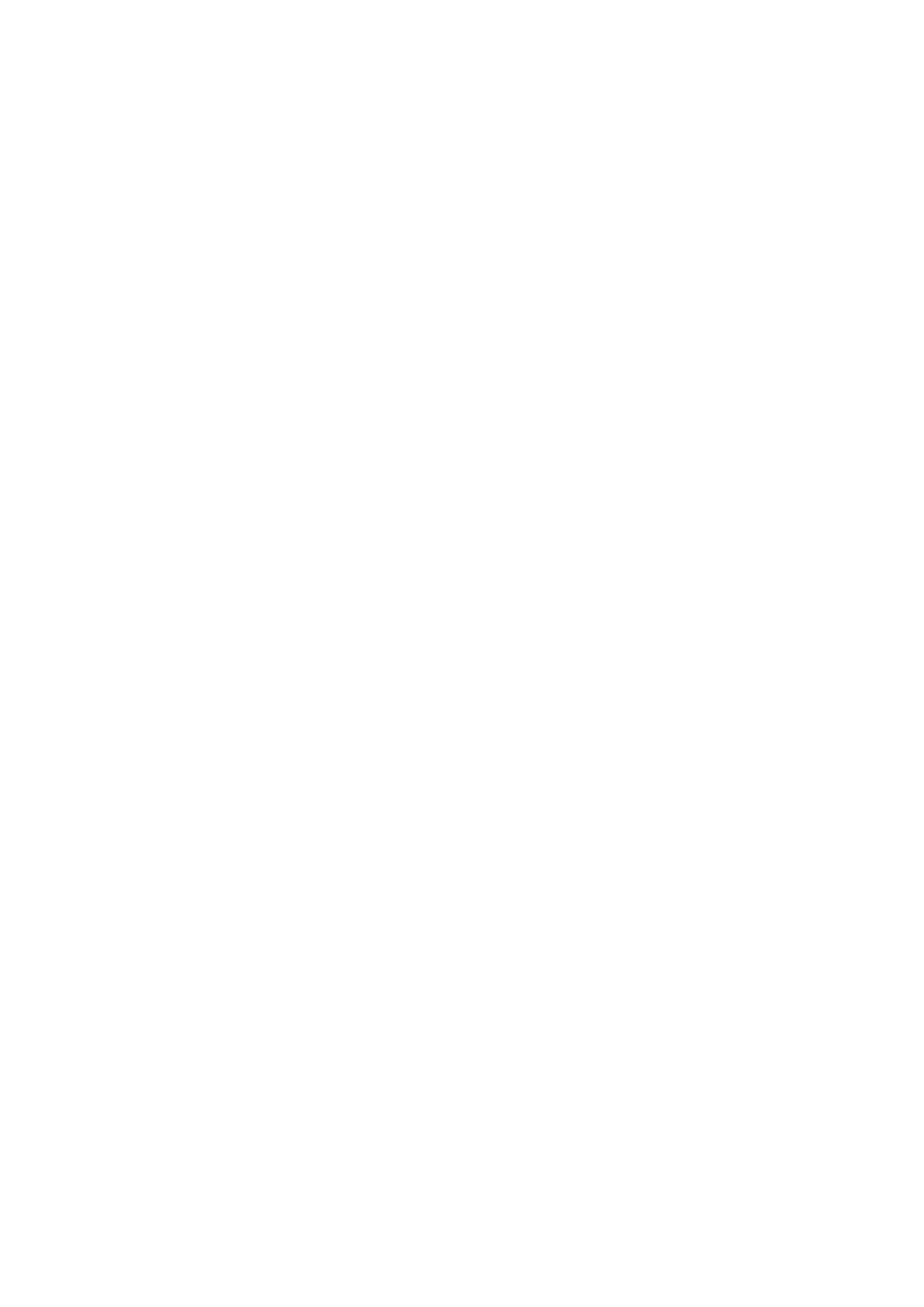## Homogenization of equi-coercive nonlinear energies defined on vector-valued functions, with non-uniformly bounded coefficients

M. Briane\*, J. Casado-Díaz<sup>†</sup>, M. Luna-Laynez<sup>‡</sup> A. Pallares-Martín<sup>§</sup>

Friday 16th September, 2016

Keywords: Homogenization, nonlinear elliptic systems, high-contrast, hyperelasticity

AMS subject classification: 35B27, 74B20

#### Abstract

The present paper deals with the asymptotic behavior of equi-coercive sequences  $\{\mathscr{F}_n\}$  of nonlinear functionals defined over vector-valued functions in  $W_0^{1,p}(\Omega)^M$ , where  $p > 1$ ,  $M \ge 1$ , and  $\Omega$  is a bounded open set of  $\mathbb{R}^N$ ,  $N \geq 2$ . The strongly local energy density  $F_n(\cdot, Du)$  of the functional  $\mathscr{F}_n$  satisfies a Lipschitz condition with respect to the second variable, which is controlled by a positive sequence  $\{a_n\}$ which is only bounded in some suitable space  $L^r(\Omega)$ . We prove that the sequence  $\{\mathscr{F}_n\}$  Γ-converges for the strong topology of  $L^p(\Omega)^M$  to a functional  $\mathscr F$  which has a strongly local density  $F(\cdot, Du)$  for sufficiently regular functions u. This compactness result extends former results on the topic, which are based either on maximum principle arguments in the nonlinear scalar case, or adapted div-curl lemmas in the linear case. Here, the vectorial character and the nonlinearity of the problem need a new approach based on a careful analysis of the asymptotic minimizers associated with the functional  $\mathscr{F}_n$ . The relevance of the conditions which are imposed to the energy density  $F_n(\cdot, Du)$ , is illustrated by several examples including some classical hyper-elastic energies.

## 1 Introduction

In this paper we study the asymptotic behavior of the sequence of nonlinear functionals, including some hyperelastic energies (see the examples of Section [2.3\)](#page-8-0), defined on vector-valued functions by

<span id="page-2-0"></span>
$$
\mathscr{F}_n(v) := \int_{\Omega} F_n(x, Dv) dx \quad \text{for } v \in W_0^{1,p}(\Omega)^M, \quad \text{with } p \in (1, \infty), M \ge 1,
$$
 (1.1)

in a bounded open set  $\Omega$  of  $\mathbb{R}^N$ ,  $N \geq 2$ . The sequence  $\mathscr{F}_n$  is assumed to be equi-coercive. Moreover, the associated density  $F_n(\cdot,\xi)$  satisfies some Lipschitz condition with respect to  $\xi \in \mathbb{R}^{\tilde{M} \times N}$ , and its coefficients are not uniformly bounded in  $Ω$ .

The linear scalar case, *i.e.* when  $F_n(\cdot,\xi)$  is quadratic with respect to  $\xi \in \mathbb{R}^N$   $(M = 1)$ , with uniformly bounded coefficients was widely investigated in the seventies through G-convergence by Spagnolo [\[33\]](#page-19-0), extended by Murat and Tartar with H-convergence [\[28,](#page-19-1) [35\]](#page-19-2), and alternatively through Γ-convergence by De Giorgi [\[22,](#page-18-0) [23\]](#page-19-3) (see also [\[21,](#page-18-1) [4\]](#page-18-2)). The linear elasticity case was probably first derived by Duvaut (unavailable reference), and can be found in [\[32,](#page-19-4) [25\]](#page-19-5). In the nonlinear scalar case the first compactness results are due to Carbone, Sbordone [\[17\]](#page-18-3) and Buttazzo, Dal Maso [\[14\]](#page-18-4) by a  $\Gamma$ -convergence approach assuming the  $L^1$ -equi-integrability of the coefficients. More recently, these results were extended in [\[5,](#page-18-5) [9,](#page-18-6) [10\]](#page-18-7) relaxing the  $L^1$ -boundedness of the coefficients but assuming that  $p > N-1$  if  $N \geq 3$ , showing then the uniform convergence of the minimizers thanks to the maximum principle. In all these works the scalar framework combined with the condition  $p > N-1$  if  $N \geq 3$ and the equi-coercivity of the functionals, induce in terms of the Γ-convergence for the strong topology of  $L^p(\Omega)$ , a limit energy  $\mathscr F$  of the same nature satisfying

<span id="page-2-1"></span>
$$
\mathscr{F}(v) := \int_{\Omega} F(x, Dv) \, d\nu \quad \text{for } v \in W,
$$
\n(1.2)

<sup>∗</sup> IRMAR & INSA Rennes, mbriane@insa-rennes.fr

<sup>†</sup>Dpto. de Ecuaciones Diferenciales y An´alisis Num´erico, Universidad de Sevilla, jcasadod@us.es

<sup>‡</sup>Dpto. de Ecuaciones Diferenciales y An´alisis Num´erico, Universidad de Sevilla, mllaynez@us.es

<sup>§</sup>Dpto. de Ecuaciones Diferenciales y An´alisis Num´erico, Universidad de Sevilla, ajpallares@us.es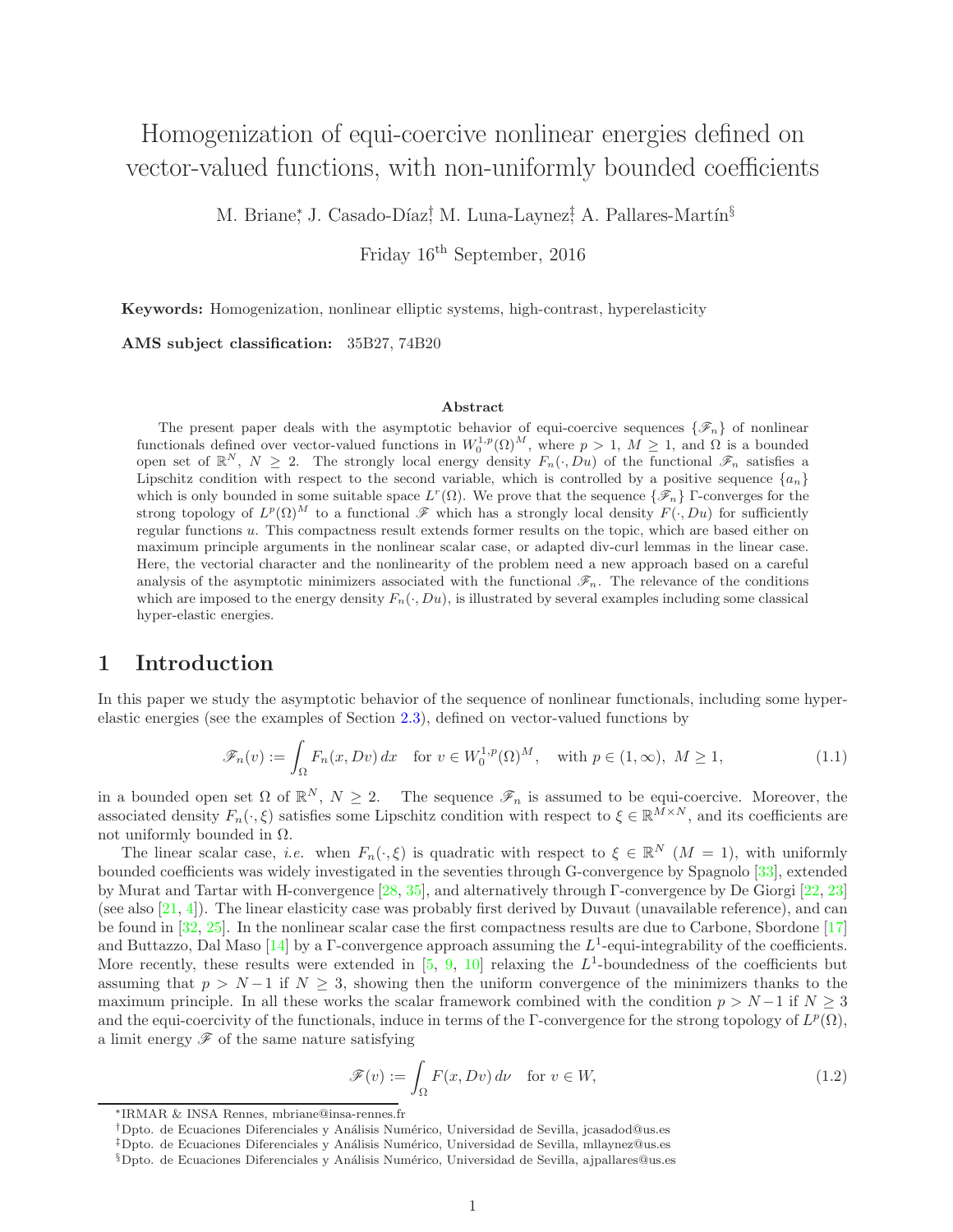where  $C_c^1(\Omega)^M \subset W$  is some suitable subspace of  $W_0^{1,p}(\Omega)^M$ , and  $\nu$  is some Radon measure on  $\Omega$ . Removing the L<sup>1</sup>-equi-integrability of the coefficients in the three-dimensional linear scalar case (note that  $p = N - 1 = 2$  in this case), Fenchenko and Khruslov  $[24]$  (see also  $[26]$ ) were, up to our knowledge, the first to obtain a violation of the compactness result due to the appearance of local and nonlocal terms in the limit energy  $\mathscr F$ . This seminal work was also revisited by Bellieud and Bouchitté  $[2]$ . Actually, the local and nonlocal terms in addition to the classical strongly local term come from the Beurling-Deny [\[3\]](#page-18-9) representation formula of a Dirichlet form, and arise naturally in the homogenization process as shown by Mosco [\[27\]](#page-19-8). The complete picture of the attainable energies was obtained by Camar-Eddine and Seppecher [\[15\]](#page-18-10) in the linear scalar case. The elasticity case is much more intricate even in the linear framework, since the loss of uniform boundedness of the elastic coefficients may induce the appearance of second gradient terms as Seppecher and Pideri proved in [\[30\]](#page-19-9). The situation is dramatically different from the scalar case, since the Beurling-Deny formula does not hold in the vector-valued case. In fact, Camar-Eddine and Seppecher [\[16\]](#page-18-11) proved that any lower semi-continuous quadratic functional vanishing on the rigid displacements, can be attained. Compactness results were obtained in the linear elasticity case using some (strong) equi-integrability of the coefficients in [\[11\]](#page-18-12), and using various extensions of the classical Murat-Tartar [\[28\]](#page-19-1) div-curl result in [\[7,](#page-18-13) [13,](#page-18-14) [12,](#page-18-15) [29\]](#page-19-10) (which were themselves initiated in the former works [\[6,](#page-18-16) [9\]](#page-18-6) of the two first authors).

In our context the vectorial character of the problem and its nonlinearity prevent us from using the uniform convergence of  $[10]$  and the div-curl lemma of  $[12]$ , which are (up to our knowledge) the more recent general compactness results on the topic. We assume that the nonnegative energy density  $F_n(\cdot,\xi)$  of the functional [\(1.1\)](#page-2-0) attains its minimum at  $\xi = 0$ , and satisfies the following Lipschitz condition with respect to  $\xi \in \mathbb{R}^{M \times N}$ :

$$
\begin{cases} |F_n(x,\xi) - F_n(x,\eta)| \le (h_n(x) + F_n(x,\xi) + F_n(x,\eta) + |\xi|^p + |\eta|^p)^{\frac{p-1}{p}} a_n(x)^{\frac{1}{p}} |\xi - \eta| \\ \forall \xi, \eta \in \mathbb{R}^{M \times N}, \text{ a.e. } x \in \Omega, \end{cases}
$$

which is controlled by a positive function  $a_n(\cdot)$  (see the whole set of conditions [\(2.1\)](#page-4-0) to [\(2.6\)](#page-4-1) below). The sequence  $\{a_n\}$  is assumed to be bounded in  $L^r(\Omega)$  for some  $r > (N-1)/p$  if  $1 < p \le N-1$ , and bounded in  $L^1(\Omega)$  if  $p > N-1$ . Note that for  $p > N-1$  our condition is better than the  $L^1$ -equi-integrability used in the scalar case of [\[17,](#page-18-3) [14\]](#page-18-4), but not for  $1 < p \le N-1$ . Under these assumptions we prove (see Theorem [2.3\)](#page-6-0) that the sequence  $\{\mathscr{F}_n\}$  of [\(1.1\)](#page-2-0) Γ-converges for the strong topology of  $L^p(\Omega)^M$  (see Definition [1.1\)](#page-4-2) to a functional of type [\(1.2\)](#page-2-1) with

$$
W \subset \left\{ \begin{array}{ll} W^{1, \frac{pr}{r-1}}(\Omega)^M, & \text{if } 1 < p \le N-1 \\ C^1(\overline{\Omega})^M, & \text{if } p > N-1, \end{array} \right. \quad \text{and} \quad \nu = \left\{ \begin{array}{ll} \text{Lebesgue measure}, & \text{if } 1 < p \le N-1 \\ \mathcal{M}(\Omega) * - \lim_{n \to \infty} a_n, & \text{if } p > N-1. \end{array} \right.
$$

Various types of boundary conditions can be taken into account in this Γ-convergence approach.

A preliminary result (see Theorem [2.2\)](#page-5-0) allows us to prove that the sequence of energy density  $\{F_n(\cdot, Du_n)\}$ converges in the sense of Radon measures to some strongly local energy density  $F(\cdot, Du)$ , when  $u_n$  is an asymptotic minimizer for  $\mathcal{F}_n$  of limit u (see definition [\(2.15\)](#page-5-1)). The proof of this new compactness result is based on an extension (see Lemma [2.5\)](#page-6-1) of the fundamental estimate for recovery sequences in Γ-convergence (see, e.g., [\[21\]](#page-18-1), Chapters 18, 19), which provides a bound (see [\(2.24\)](#page-6-2)) satisfied by the weak-∗ limit of  $\{F_n(\cdot, Du_n)\}$ with respect to the weak-∗ limit of any sequence  $\{F_n(\cdot, Dv_n)\}\$  such that the sequence  $\{v_n-u_n\}\$  converges weakly to 0 in  $W_0^{1,p}(\Omega)^M$ . Rather than using fixed smooth cut-off functions as in the classical fundamental estimate, here we need to consider sequences of radial cut-off functions  $\varphi_n$  whose gradient has support in n-dependent sets on which  $u_n - u$  satisfies some uniform estimate with respect to the radial coordinate (see Lemma [2.10](#page-8-1) and its proof). This allows us to control the zero-order term  $\nabla \varphi_n(u_n-u)$ , when we put the trial function  $\varphi_n(u_n-u)$ in the functional  $\mathscr{F}_n$  of [\(1.1\)](#page-2-0). The uniform estimate is a consequence of the Sobolev compact embedding for the  $(N-1)$ -dimensional sphere, and explains the role of the exponent  $r > (N-1)/p$  if  $1 < p \le N-1$ . A similar argument was used in the linear case [\[12\]](#page-18-15) to obtain a new div-curl lemma which is the key-ingredient for the compactness of quadratic elasticity functionals of type [\(1.1\)](#page-2-0).

## Notations

- $\mathbb{R}^{N \times N}_{s}$  denotes the set of the symmetric matrices in  $\mathbb{R}^{N \times N}$ .
- For any  $\xi \in \mathbb{R}^{N \times N}, \xi^T$  is the transposed matrix of  $\xi$ , and  $\xi^s := \frac{1}{2}(\xi + \xi^T)$  is the symmetrized matrix of  $\xi$ .
- $I_N$  denotes the unit matrix of  $\mathbb{R}^{N \times N}$ .
- denotes the scalar product in  $\mathbb{R}^N$ , and : denotes the scalar product in  $\mathbb{R}^{M\times N}$  defined by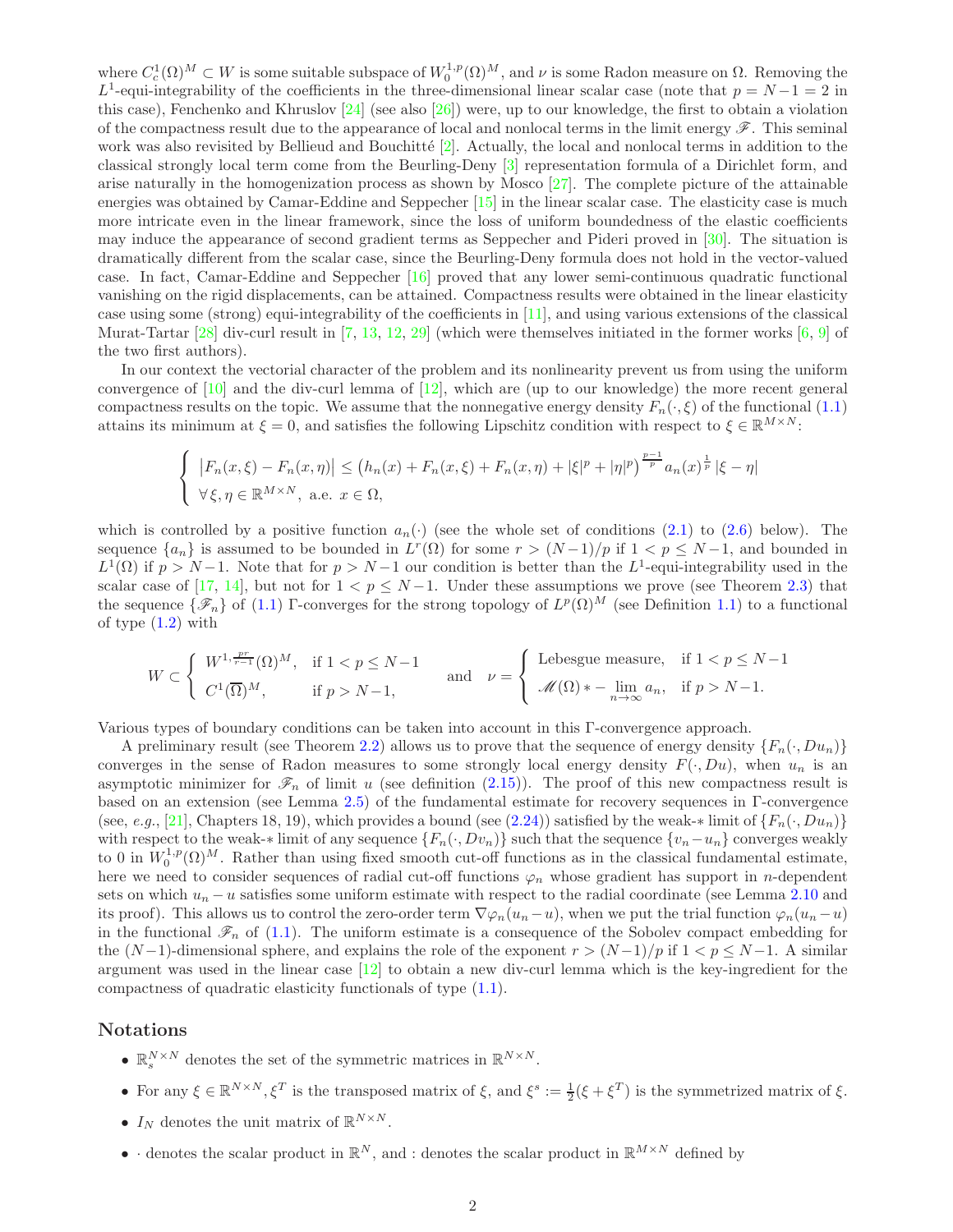$$
\xi : \eta := \text{tr}(\xi^T \eta) \quad \text{for } \xi, \eta \in \mathbb{R}^{M \times N},
$$

where tr is the trace.

• | · | denotes both the euclidian norm in  $\mathbb{R}^N$ , and the Frobenius norm in  $\mathbb{R}^{M \times N}$ , *i.e.* 

$$
|\xi| := \left(\text{tr}\left(\xi^T\xi\right)\right)^{\frac{1}{2}} \quad \text{for } \xi \in \mathbb{R}^{M \times N}.
$$

- For a bounded open set  $\omega \subset \mathbb{R}^N$ ,  $\mathscr{M}(\omega)$  denotes the space of the Radon measures on  $\omega$  with bounded total variation. It agrees with the dual space of  $C_0^0(\omega)$ , namely the space of the continuous functions in  $\bar{\omega}$ which vanish on  $\partial\omega$ . Moreover,  $\mathscr{M}(\bar{\omega})$  denotes the space of the Radon measures on  $\bar{\omega}$ . It agrees with the dual space of  $C^0(\bar{\omega})$ .
- For any measures  $\zeta, \mu \in \mathcal{M}(\omega)$ , with  $\omega \subset \mathbb{R}^N$ , open, bounded, we define  $\zeta^{\mu} \in L^1_{\mu}(\Omega)$  as the derivative of  $\zeta$  with respect to  $\mu$ . When  $\mu$  is the Lebesgue measure, we write  $\zeta^L$ .
- $\bullet$  C is a positive constant which may vary from line to line.
- $O_n$  is a real sequence which tends to zero as n tends to infinity. It can vary from line to line.

Recall the definition of the De Giorgi Γ-convergence (see, e.g., [\[21,](#page-18-1) [4\]](#page-18-2) for further details).

<span id="page-4-2"></span>**Definition 1.1.** Let V be a metric space, and let  $\mathscr{F}_n, \mathscr{F}: V \to [0,\infty], n \in \mathbb{N}$ , be functionals defined on V. The sequence  $\{\mathscr{F}_n\}$  is said to  $\Gamma$ -converge to  $\mathscr F$  for the topology of V in a set  $W \subset V$  and we write

$$
\mathscr{F}_n \stackrel{\Gamma}{\rightharpoonup} \mathscr{F} \quad in \, W,
$$

if

 $-$  the  $\Gamma$ -liminf inequality holds

$$
\forall v \in W, \ \forall v_n \to v \quad in \ V, \quad \mathscr{F}(v) \le \liminf_{n \to \infty} \mathscr{F}_n(v_n),
$$

- the Γ-limsup inequality holds

$$
\forall v \in W, \ \exists \,\overline{v}_n \to v \quad in \ V, \quad \mathscr{F}(v) = \lim_{n \to \infty} \mathscr{F}_n(\overline{v}_n).
$$

Any sequence  $\overline{v}_n$  satisfying [\(1.1\)](#page-4-2) is called a recovery sequence for  $\mathscr{F}_n$  of limit v.

## 2 Statement of the results and examples

### 2.1 The main results

Consider a bounded open set  $\Omega \subset \mathbb{R}^N$  with  $N \geq 2$ , M a positive integer, a sequence of nonnegative Carathéodory functions  $F_n : \Omega \times \mathbb{R}^{\bar{M} \times N} \to [0, \infty)$ , and  $p > 1$  with the following properties:

• There exist two constants  $\alpha > 0$  and  $\beta \in \mathbb{R}$  such that

<span id="page-4-0"></span>
$$
\int_{\Omega} F_n(x, Du) dx \ge \alpha \int_{\Omega} |Du|^p dx + \beta, \quad \forall u \in W_0^{1,p}(\Omega)^M,
$$
\n(2.1)

and

<span id="page-4-5"></span>
$$
F_n(\cdot,0) = 0 \quad \text{a.e. in } \Omega. \tag{2.2}
$$

• There exist two sequences of measurable functions  $h_n, a_n \geq 0$ , and a constant  $\gamma > 0$  such that

<span id="page-4-6"></span>
$$
h_n \text{ is bounded in } L^1(\Omega),\tag{2.3}
$$

<span id="page-4-4"></span>
$$
a_n \text{ is bounded in } L^r(\Omega) \text{ with }\begin{cases} \quad r > \frac{N-1}{p}, & \text{if } 1 < p \le N-1 \\ \quad r = 1, & \text{if } p > N-1, \end{cases} \tag{2.4}
$$

<span id="page-4-3"></span>
$$
\begin{cases} |F_n(x,\xi) - F_n(x,\eta)| \le (h_n(x) + F_n(x,\xi) + F_n(x,\eta) + |\xi|^p + |\eta|^p)^{\frac{p-1}{p}} a_n(x)^{\frac{1}{p}} |\xi - \eta| \\ \forall \xi, \eta \in \mathbb{R}^{M \times N}, \text{ a.e. } x \in \Omega, \end{cases}
$$
(2.5)

and

<span id="page-4-1"></span>
$$
F_n(x, \lambda \xi) \le h_n(x) + \gamma F_n(x, \xi), \quad \forall \lambda \in [0, 1], \ \forall \xi \in \mathbb{R}^{M \times N}, \ \text{a.e. } x \in \Omega.
$$
 (2.6)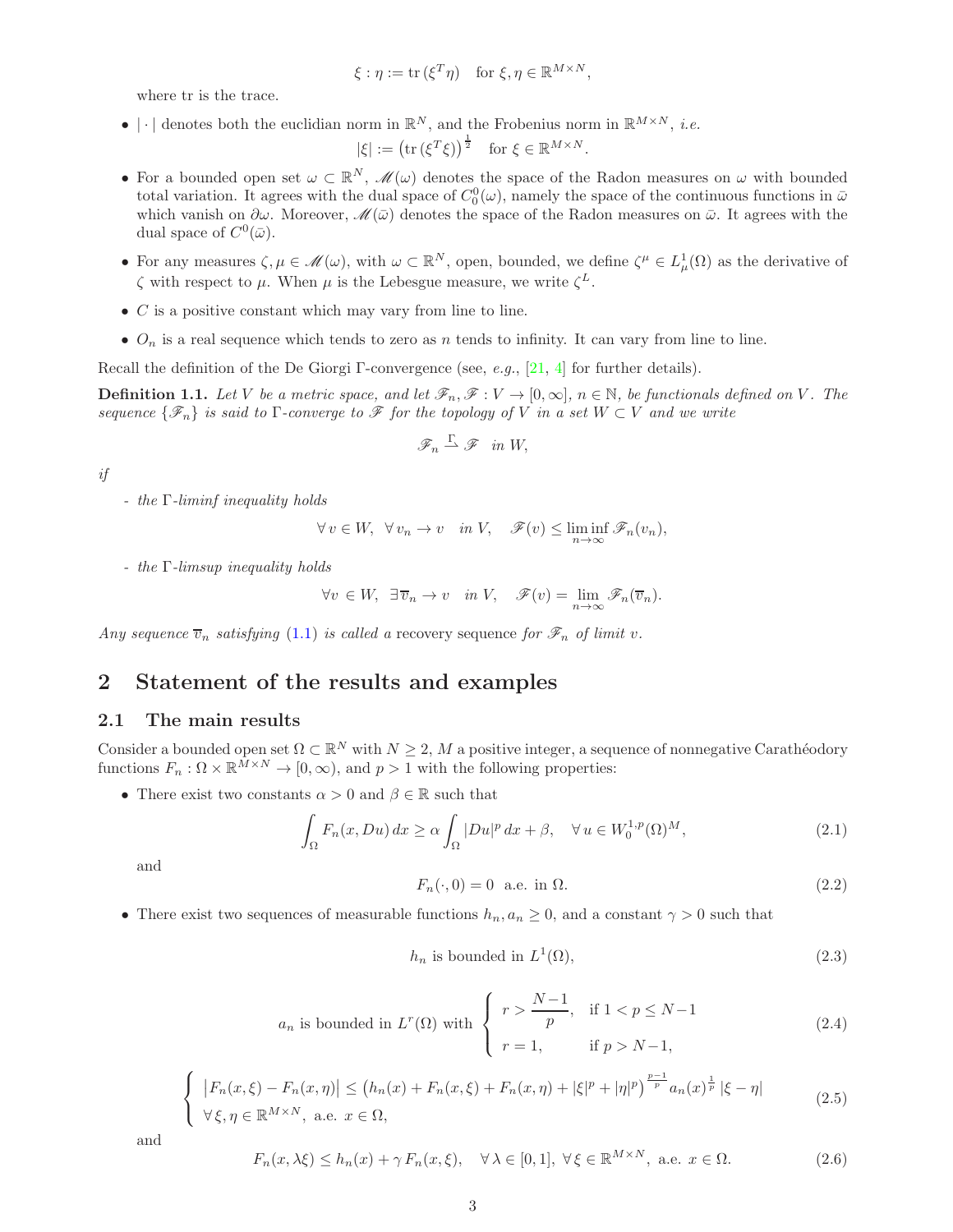Remark 2.1. From [\(2.5\)](#page-4-3) and Young's inequality, we get that

$$
F_n(x,\xi) \le F_n(x,\eta) + (h_n(x) + F_n(x,\xi) + F_n(x,\eta) + |\xi|^p + |\eta|^p)^{\frac{p-1}{p}} a_n(x)^{\frac{1}{p}} |\xi - \eta|
$$
  
\n
$$
\le F_n(x,\eta) + \frac{p-1}{p} (h_n(x) + F_n(x,\xi) + F_n(x,\eta) + |\xi|^p + |\eta|^p) + \frac{1}{p} a_n(x) |\xi - \eta|^p,
$$

and then

<span id="page-5-9"></span>
$$
F_n(x,\xi) \le (p-1) \, h_n(x) + (2p-1) \, F_n(x,\eta) + (p-1) \left( |\xi|^p + |\eta|^p \right) + a_n(x) \, |\xi - \eta|^p, \quad \forall \, \xi, \eta \in \mathbb{R}^{M \times N}, \ a.e. \ x \in \Omega. \tag{2.7}
$$

In particular, taking  $\eta = 0$ , we have

<span id="page-5-8"></span>
$$
F_n(x,\xi) \le (p-1)h_n(x) + (p-1 + a_n(x))|\xi|^p, \quad \forall \xi \in \mathbb{R}^{M \times N}, \ a.e. \ x \in \Omega,
$$
\n(2.8)

where the right-hand side is a bounded sequence in  $L^1(\Omega)$ .

From now on, we assume that

 $a_n^r \stackrel{*}{\rightharpoonup} A$  in  $\mathscr{M}(\Omega)$  and  $h_n \stackrel{*}{\rightharpoonup} h$  in  $\mathscr{M}(\Omega)$ . (2.9)

The paper deals with the asymptotic behavior of the sequence of functionals

<span id="page-5-2"></span>
$$
\mathscr{F}_n(v) := \int_{\Omega} F_n(x, Dv) dx \quad \text{for } v \in W^{1,p}(\Omega)^M.
$$
\n(2.10)

First of all, we have the following result on the convergence of the energy density  $F_n(\cdot, Du_n)$ , where  $u_n$  is an asymptotic minimizer associated with functional [\(2.10\)](#page-5-2).

<span id="page-5-0"></span>**Theorem 2.2.** Let  $F_n : \Omega \times \mathbb{R}^{M \times N} \to [0, \infty)$  be a sequence of Carathéodory functions satisfying [\(2.1\)](#page-4-0) to [\(2.6\)](#page-4-1). Then, there exist a function  $F: \Omega \times \mathbb{R}^{M \times N} \to \mathbb{R}$  and a subsequence of n, still denoted by n, such that for any  $\xi, \eta \in \mathbb{R}^N$ ,

<span id="page-5-5"></span>
$$
\begin{cases}\nF(\cdot,\xi) & \text{is Lebesgue measurable,} \\
F(\cdot,\xi) & \text{is A-measurable,} \\
\end{cases} \quad \text{if } 1 < p \le N-1,\n\tag{2.11}
$$

<span id="page-5-6"></span>
$$
\begin{cases}\n|F(x,\xi) - F(x,\eta)| \leq \\
C(h^L + F(x,\xi) + F(x,\eta) + (1 + (A^L)^{\frac{1}{r}})(|\xi|^p + |\eta|^p))^{\frac{p-1}{p}}(A^L)^{\frac{1}{pr}}|\xi - \eta| \ a.e. \ in \ \Omega, \quad \text{if } 1 < p \leq N - 1 \\
C(1 + h^A + F(x,\xi) + F(x,\eta) + |\xi|^p + |\eta|^p)^{\frac{p-1}{p}}|\xi - \eta| \quad \text{A-a.e. in \ \Omega}, \quad \text{if } p > N - 1,\n\end{cases} \tag{2.12}
$$

and

<span id="page-5-7"></span>
$$
F(\cdot,0) = 0 \quad a.e. \quad in \ \Omega. \tag{2.13}
$$

For any open set  $\omega \subset \Omega$ , and any sequence  $\{u_n\}$  in  $W^{1,p}(\omega)^M$  which converges weakly in  $W^{1,p}(\omega)^M$  to a function u satisfying

<span id="page-5-4"></span>
$$
u \in \begin{cases} W^{1, \frac{pr}{r-1}}(\omega)^M, & \text{if } 1 < p \le N-1 \\ C^1(\omega)^M, & \text{if } p > N-1, \end{cases}
$$
 (2.14)

and such that

<span id="page-5-1"></span>
$$
\exists \lim_{n \to \infty} \int_{\omega} F_n(x, Du_n) dx = \min \left\{ \liminf_{n \to \infty} \int_{\omega} F_n(x, Dw_n) dx : w_n - u_n \to 0 \text{ in } W_0^{1,p}(\omega)^M \right\} < \infty,
$$
 (2.15)

we have

<span id="page-5-3"></span>
$$
F_n(\cdot, Du_n) \stackrel{*}{\rightharpoonup} \left\{ \begin{array}{ll} F(\cdot, Du), & \text{if } 1 < p \le N - 1 \\ F(\cdot, Du), & \text{if } p > N - 1 \end{array} \right. \quad \text{in } \mathcal{M}(\omega). \tag{2.16}
$$

From Theorem [2.2](#page-5-0) we may deduce the Γ-limit (see Definition [1.1\)](#page-4-2) of the sequence of functionals [\(2.10\)](#page-5-2) with various boundary conditions.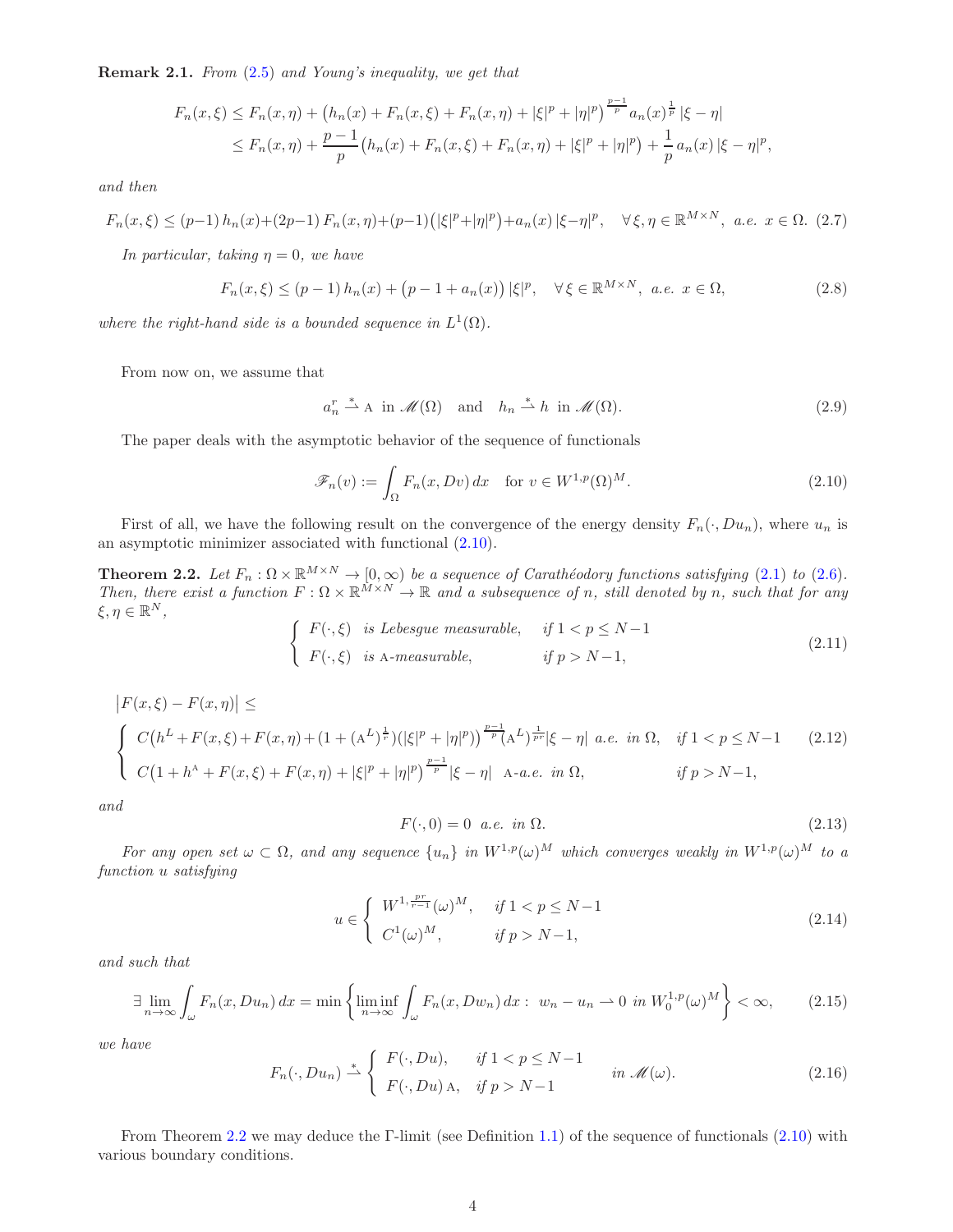<span id="page-6-0"></span>**Theorem 2.3.** Let  $F_n : \Omega \times \mathbb{R}^{M \times N} \to [0, \infty)$  be a sequence of Carathéodory functions satisfying [\(2.1\)](#page-4-0) to [\(2.6\)](#page-4-1). Let  $\omega$  be an open set such that  $\omega \subset\subset \Omega$ , and let V be a subset of  $W^{1,p}(\omega)^M$  such that

<span id="page-6-6"></span>
$$
\forall u \in V, \ \forall v \in W_0^{1,p}(\omega)^M, \quad u + v \in V. \tag{2.17}
$$

Define the functional  $\mathscr{F}_n^V : V \to [0, \infty)$  by

<span id="page-6-7"></span>
$$
\mathscr{F}_n^V(v) := \int_{\omega} F_n(x, Dv) \, dx \quad \text{for } v \in V. \tag{2.18}
$$

Assume that the open set  $\omega$  satisfies

<span id="page-6-3"></span>
$$
\begin{cases}\n|\partial \omega| = 0, & \text{if } 1 < p \le N - 1 \\
\text{A}(\partial \omega) = 0, & \text{if } p > N - 1.\n\end{cases}
$$
\n(2.19)

Then, for the subsequence of n (still denoted by n) obtained in Theorem [2.2](#page-5-0) we get

<span id="page-6-8"></span>
$$
\begin{cases}\n\mathscr{F}_{n}^{V} \xrightarrow{\Gamma} \mathscr{F}^{V} := \int_{\omega} F(x, Dv) dx & \text{in } V \cap W^{1, \frac{pr}{r-1}}(\omega)^{M}, \quad \text{if } 1 < p \le N-1 \\
\mathscr{F}_{n}^{V} \xrightarrow{\Gamma} \mathscr{F}^{V} := \int_{\omega} F(x, Dv) dx & \text{in } V \cap C^{1}(\overline{\omega})^{M}, \quad \text{if } p > N-1,\n\end{cases}
$$
\n(2.20)

for the strong topology of  $L^p(\omega)^M$ , where F is given by convergence  $(2.16)$ .

**Remark 2.4.** The condition [\(2.19\)](#page-6-3) on the open set  $\omega$  is not so restrictive. Indeed, for any family  $(\omega)_{i\in I}$  of open sets of  $\Omega$  with two by two disjoint boundaries, at most a countable subfamily of  $(\partial\omega)_{i\in I}$  does not satisfy [\(2.19\)](#page-6-3).

## 2.2 Auxiliary lemmas

The proof of Theorem [2.2](#page-5-0) is based on the following lemma which provides an estimate of the energy density for asymptotic minimizers. In our context it is equivalent to the fundamental estimate for recovery sequences (see Definition [1.1\)](#page-4-2) in Γ-convergence theory (see, *e.g.*, [\[21\]](#page-18-1), Chapters 18, 19).

<span id="page-6-1"></span>**Lemma 2.5.** Let  $F_n : \Omega \times \mathbb{R}^{M \times N} \to [0, \infty)$  be a sequence of Carathéodory functions satisfying [\(2.1\)](#page-4-0) to [\(2.6\)](#page-4-1). Consider an open set  $\omega \subset \Omega$ , and a sequence  $\{u_n\} \subset W^{1,p}(\omega)^M$  converging weakly in  $W^{1,p}(\omega)^M$  to a function u satisfying  $(2.14)$ , and such that

$$
F_n(\cdot, Du_n) \stackrel{*}{\rightharpoonup} \mu \quad \text{in } \mathcal{M}(\omega),
$$
  

$$
|Du_n|^p \stackrel{*}{\rightharpoonup} \varrho \quad \text{in } \mathcal{M}(\omega).
$$

Then, the measure  $\rho$  satisfies

<span id="page-6-5"></span>
$$
\varrho \leq \begin{cases} C\left(|Du|^p + |Du|^p(\mathbf{A}^L)^{\frac{1}{r}} + h + \mu + \mathbf{A}^L\right) & a.e. \in \mathcal{M}, & \text{if } 1 < p \leq N - 1 \\ C\left(|Du|^p\mathbf{A} + h + \mu + \mathbf{A}\right) & \mathbf{A}\text{-}a.e. \in \mathcal{M}, & \text{if } p > N - 1. \end{cases} \tag{2.21}
$$

Moreover if  $u_n$  satisfies

<span id="page-6-4"></span>
$$
\exists \lim_{n \to \infty} \int_{\omega} F_n(x, Du_n) dx = \min \left\{ \liminf_{n \to \infty} \int_{\omega} F_n(x, Dw_n) dx : w_n - u_n \to 0 \text{ in } W_0^{1,p}(\omega)^M \right\},
$$
(2.22)

then for any sequence  $\{v_n\} \subset W^{1,p}(\omega)^M$  which converges weakly in  $W^{1,p}(\omega)^M$  to a function

$$
v \in \begin{cases} W^{1, \frac{pr}{r-1}}(\omega)^M, & \text{if } 1 < p \le N-1 \\ C^1(\omega)^M, & \text{if } p > N-1, \end{cases}
$$

and such that

<span id="page-6-9"></span>
$$
F_n(\cdot, Dv_n) \stackrel{*}{\rightharpoonup} \nu \quad \text{in } \mathcal{M}(\omega),
$$
  

$$
|Dv_n|^p \stackrel{*}{\rightharpoonup} \varpi \quad \text{in } \mathcal{M}(\omega),
$$
 (2.23)

we have

<span id="page-6-2"></span>
$$
\mu \leq \begin{cases} \nu + C\left(h^{L} + \nu^{L} + \varpi^{L} + (1 + (A^{L})^{\frac{1}{r}})|D(u-v)|^{p}\right)^{\frac{p-1}{p}}(A^{L})^{\frac{1}{pr}}|D(u-v)| \text{ a.e. in } \omega, \quad \text{if } 1 < p \leq N-1 \\ \nu + C(1 + h^{A} + \nu^{A} + \varpi^{A} + |D(u-v)|^{p})^{\frac{p-1}{p}}A|D(u-v)| \text{ A-a.e. in } \omega, \quad \text{if } p > N-1. \end{cases}
$$
\n(2.24)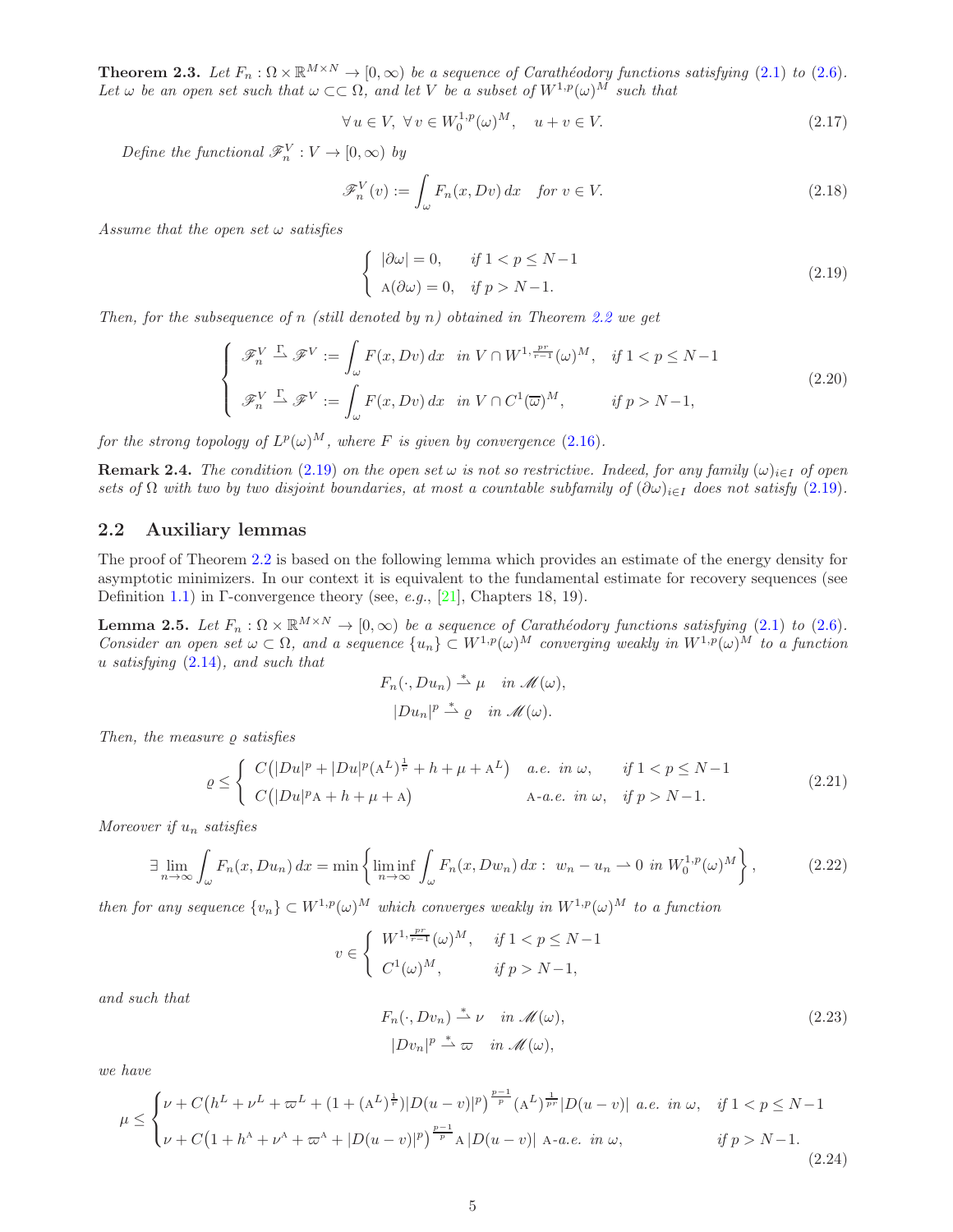We can improve the statement of Lemma [2.5](#page-6-1) if we add a non-homogeneous Dirichlet boundary condition on ∂ω.

<span id="page-7-5"></span>**Lemma 2.6.** Let  $\omega$  be an open set such that  $\omega \subset\subset \Omega$ , and let u be a function satisfying

<span id="page-7-2"></span>
$$
u \in \begin{cases} W^{1, \frac{pr}{r-1}}(\Omega)^M, & \text{if } 1 < p \le N-1 \\ C^1(\overline{\Omega})^M, & \text{if } p > N-1. \end{cases}
$$
 (2.25)

Let  $\{u_n\}$  and  $\{v_n\}$  be two sequences in  $W^{1,p}(\omega)^M$ , such that  $u_n$  satisfies condition [\(2.22\)](#page-6-4) and

$$
u_n - u, \ v_n - u \in W_0^{1,p}(\omega)^M,
$$
  

$$
F_n(\cdot, Du_n) \stackrel{*}{\rightharpoonup} \mu \quad and \quad F_n(\cdot, Dv_n) \stackrel{*}{\rightharpoonup} \nu \quad in \mathscr{M}(\overline{\omega}), \tag{2.26}
$$

<span id="page-7-4"></span><span id="page-7-3"></span>
$$
|Du_n|^p \stackrel{*}{\rightharpoonup} \varrho \quad \text{and} \quad |Dv_n|^p \stackrel{*}{\rightharpoonup} \varpi \quad \text{in } \mathcal{M}(\overline{\omega}). \tag{2.27}
$$

Then, estimates [\(2.21\)](#page-6-5) and [\(2.24\)](#page-6-2) hold in  $\overline{\omega}$ .

<span id="page-7-6"></span>**Remark 2.7.** Condition [\(2.22\)](#page-6-4) means that  $u_n$  is a recovery sequence in  $\omega$  for the functional

<span id="page-7-0"></span>
$$
w \in W^{1,p}(\omega)^M \mapsto \int_{\omega} F_n(x, Dw) \, dx,\tag{2.28}
$$

.

with the Dirichlet condition  $w-u_n \in W_0^{1,p}(\omega)^M$ . Since  $w=u_n$  clearly satisfies  $w-u_n \in W_0^{1,p}(\omega)^M$ , this makes  $u_n$  a recovery sequence without imposing any boundary condition. In particular, condition [\(2.22\)](#page-6-4) is fulfilled if for a fixed  $f \in W^{-1,p}(\omega)^M$ ,  $u_n$  satisfies

$$
\int_{\omega} F_n(x, Du_n) dx = \min \left\{ \int_{\omega} F_n(x, D(u_n + v)) dx - \langle f, v \rangle : v \in W_0^{1,p}(\omega)^M \right\}
$$

Assuming the differentiability of  $F_n$  with respect to the second variable, it follows that  $u_n$  satisfies the variational equation

$$
\int_{\omega} D_{\xi} F_n(x, Du_n) : Dv \, dx - \langle f, v \rangle = 0, \quad \forall v \in W_0^{1,p}(\omega)^M,
$$

*i.e.*  $u_n$  *is a solution of* 

$$
- \operatorname{Div} (D_{\xi} F_n(x, Du)) = f \quad \text{in } \omega,
$$

where no boundary condition is imposed.

Assumption [\(2.22\)](#page-6-4) allows us to take into account very general boundary conditions. For example, if  $u_n$  is a recovery sequence for [\(2.28\)](#page-7-0) with (non necessarily homogeneous) Dirichlet or Neumann boundary condition, then it also satisfies [\(2.22\)](#page-6-4).

**Remark 2.8.** Condition [\(2.22\)](#page-6-4) is equivalent to the asymptotic minimizer property satisfied by  $u_n$ :

$$
\int_{\omega} F_n(x, Du_n) dx \le \int_{\omega} F_n(x, Dw_n) dx + O_n, \quad \forall w_n \text{ with } w_n - u_n \to 0 \text{ in } W_0^{1,p}(\omega)^M.
$$

We can check that if  $u_n$  satisfies this condition in  $\omega$ , then  $u_n$  satisfies it in any open subset  $\hat{\omega} \subset \omega$ . To this end, it is enough to consider for a sequence  $\hat{w}_n$  with  $\hat{w}_n - u_n \in W_0^{1,p}(\hat{\omega})^M$ , the extension

$$
w_n := \begin{cases} \hat{w}_n & \text{in } \hat{\omega} \\ u_n & \text{in } \omega \setminus \hat{\omega}. \end{cases}
$$

<span id="page-7-1"></span>**Corollary 2.9.** Let  $F_n : \Omega \times \mathbb{R}^{M \times N} \to [0, \infty)$  be a sequence of Carathéodory functions satisfying [\(2.1\)](#page-4-0) to [\(2.6\)](#page-4-1). Consider two open sets  $\omega_1, \omega_2 \subset \Omega$  such that  $\omega_1 \cap \omega_2 \neq \emptyset$ , a sequence  $u_n$  converging weakly in  $W^{1,p}(\omega_1)^M$  to a function u and a sequence  $v_n$  converging weakly in  $W^{1,p}(\omega_2)^M$  to a function v, such that

$$
u, v \in \begin{cases} W^{1, \frac{pr}{r-1}}(\omega_1 \cap \omega_2)^M, & \text{if } 1 < p \le N-1 \\ C^1(\omega_1 \cap \omega_2)^M, & \text{if } p > N-1, \end{cases}
$$

$$
|Du_n|^p \stackrel{*}{\rightharpoonup} \varrho, \quad F_n(\cdot, Du_n) \stackrel{*}{\rightharpoonup} \mu \quad \text{in } \mathcal{M}(\omega_1),
$$

$$
|Dv_n|^p \stackrel{*}{\rightharpoonup} \varpi, \quad F_n(\cdot, Dv_n) \stackrel{*}{\rightharpoonup} \nu \quad \text{in } \mathcal{M}(\omega_2),
$$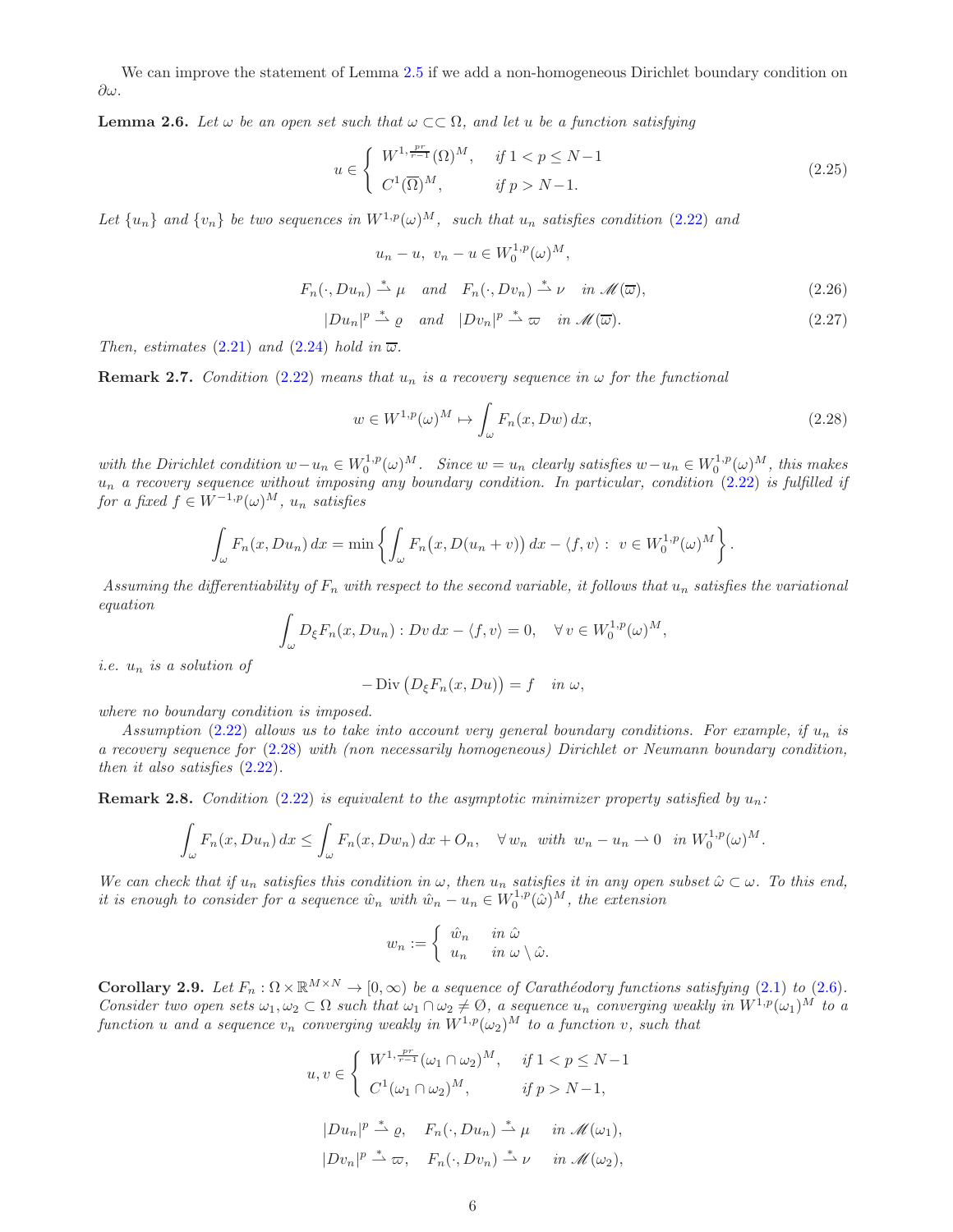$$
\exists \lim_{n \to \infty} \int_{\omega_1} F_n(x, Du_n) dx = \min \left\{ \liminf_{n \to \infty} \int_{\omega_1} F_n(x, Dw_n) dx : w_n - u_n \to 0 \text{ in } W_0^{1,p}(\omega_1)^M \right\},
$$
  

$$
\exists \lim_{n \to \infty} \int_{\omega_2} F_n(x, Dv_n) dx = \min \left\{ \liminf_{n \to \infty} \int_{\omega_2} F_n(x, Dw_n) dx : w_n - v_n \to 0 \text{ in } W_0^{1,p}(\omega_2)^M \right\}.
$$

Then, we have

<span id="page-8-4"></span>
$$
|\mu - \nu| \le
$$
\n
$$
\begin{cases}\nC(h^{L} + \mu^{L} + \nu^{L} + \varrho^{L} + \varpi^{L} + (1 + (A^{L})^{\frac{1}{r}})|D(u - v)|^{p}\right)^{\frac{p-1}{p}}(A^{L})^{\frac{1}{pr}}|D(u - v)| a.e. \text{ in } \omega_{1} \cap \omega_{2}, & \text{if } 1 < p \le N - 1 \\
C(1 + h^{\lambda} + \mu^{\lambda} + \nu^{\lambda} + \varrho^{\lambda} + \varpi^{\lambda} + |D(u - v)|^{p}\right)^{\frac{p-1}{p}}A|D(u - v)| A-a.e. \text{ in } \omega_{1} \cap \omega_{2}, & \text{if } p > N - 1.\n\end{cases}
$$
\n(2.29)

Lemma [2.5](#page-6-1) is itself based on the following compactness result.

<span id="page-8-1"></span>**Lemma 2.10.** Let  $F_n : \Omega \times \mathbb{R}^{M \times N} \to [0, \infty)$  be a sequence of Carathéodory functions satisfying [\(2.1\)](#page-4-0) to [\(2.6\)](#page-4-1), and let  $\omega$  be an open subset of  $\Omega$ . Consider a sequence  $\{\xi_n\} \subset L^p(\omega)^{M \times N}$  such that

<span id="page-8-6"></span>
$$
F_n(\cdot,\xi_n) \stackrel{*}{\rightharpoonup} \Lambda \quad \text{and} \quad |\xi_n|^p \stackrel{*}{\rightharpoonup} \Xi \quad \text{in } \mathscr{M}(\omega). \tag{2.30}
$$

• If  $1 \leq p \leq N-1$  and the sequence  $\{\rho_n\}$  converges strongly to  $\rho$  in  $L^{\frac{pr}{r-1}}(\omega)^{M\times N}$ , then there exist a subsequence of n and a function  $\vartheta \in L^1(\omega)$  such that

<span id="page-8-5"></span>
$$
F_n(\cdot, \xi_n + \rho_n) - F_n(\cdot, \xi_n) \rightharpoonup \vartheta \quad weakly \ in \ L^1(\omega), \tag{2.31}
$$

where  $\vartheta$  satisfies

<span id="page-8-7"></span>
$$
|\vartheta| \le C\left(h^L + \Lambda^L + \Xi^L + (1 + (A^L)^{\frac{1}{r}})|\rho|^p\right)^{\frac{p-1}{p}}(A^L)^{\frac{1}{pr}}|\rho| \quad a.e. \infty. \tag{2.32}
$$

• If  $p > N-1$  and the sequence  $\{\rho_n\}$  converges strongly to  $\rho$  in  $C^0(\overline{\omega})^{M\times N}$ , then there exist a subsequence of n and a function  $\vartheta \in L^1_{\mathcal{A}}(\omega)$  such that

$$
F_n(\cdot,\xi_n+\rho_n)\stackrel{*}{\rightharpoonup}\Lambda+\vartheta\mathbf{A}\quad\text{in}\ \mathscr{M}(\omega),
$$

where  $\vartheta$  satisfies

<span id="page-8-8"></span>
$$
|\vartheta| \le C\left(1 + h^{\mathcal{A}} + \Lambda^{\mathcal{A}} + \Xi^{\mathcal{A}} + |\rho|^p\right)^{\frac{p-1}{p}}|\rho| \quad \text{A-a.e. in } \omega. \tag{2.33}
$$

#### <span id="page-8-0"></span>2.3 Examples

In this section we give three examples of functionals  $\mathscr{F}_n$  satisfying the assumptions [\(2.1\)](#page-4-0) to [\(2.6\)](#page-4-1) of Theorem [2.2.](#page-5-0)

- 1. The first example illuminates the Lipschitz estimate [\(2.5\)](#page-4-3). It is also based on a functional coercivity of type [\(2.1\)](#page-4-0) rather than a pointwise coercivity.
- 2. The second example deals with the Saint Venant-Kirchhoff hyper-elastic energy (see, e.g., [\[18\]](#page-18-17) Chapter 4).
- 3. The third example deals with an Ogden's type hyper-elastic energy (see, e.g., [\[18\]](#page-18-17) Chapter 4).

Let  $\Omega$  be a bounded set of  $\mathbb{R}^N$ ,  $N \geq 2$ . We denote for any function  $u : \Omega \to \mathbb{R}^N$ ,

<span id="page-8-3"></span>
$$
e(u) := \frac{1}{2} \left( Du + Du^{T} \right), \quad E(u) := \frac{1}{2} \left( Du + Du^{T} + Du^{T} Du \right), \quad C(u) := (I_{N} + Du)^{T} (I_{N} + Du). \tag{2.34}
$$

#### Example 1

Let  $p \in (1,\infty)$ , and let  $A_n$  be a symmetric tensor-valued function in  $L^\infty(\Omega;\mathscr{L}(\mathbb{R}^{N\times N}_s))$ . We consider the energy density function defined by

$$
F_n(x,\xi) := \left| A_n(x)\xi^s : \xi^s \right|^{\frac{p}{2}} \quad \text{a.e. } x \in \Omega, \ \forall \xi \in \mathbb{R}^{N \times N}.
$$

We assume that there exists  $\alpha > 0$  such that

<span id="page-8-2"></span>
$$
A_n(x)\xi : \xi \ge \alpha |\xi|^2, \quad \text{a.e. } x \in \Omega, \ \forall \xi \in \mathbb{R}_s^{N \times N}, \tag{2.35}
$$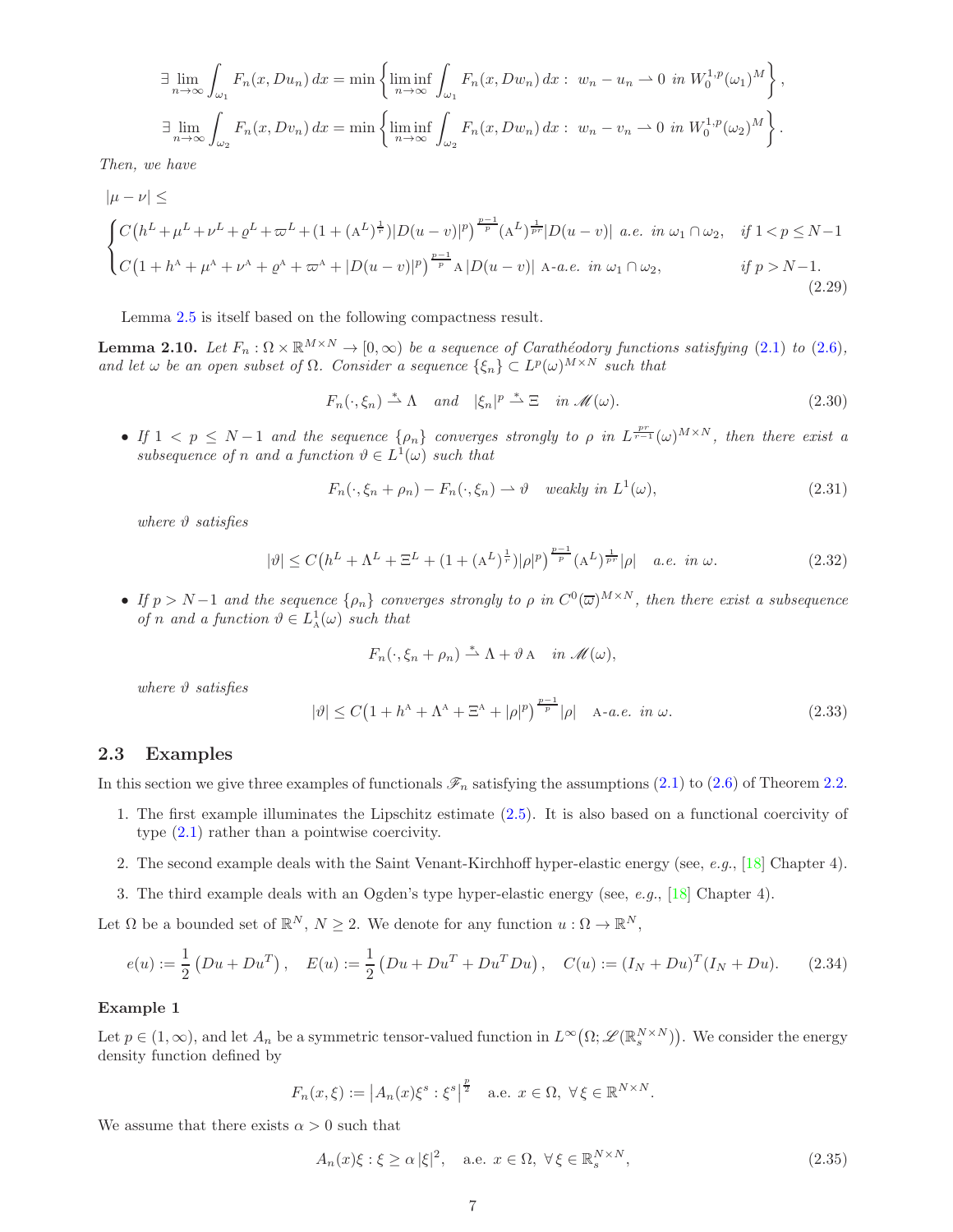and that

$$
|A_n|^{\frac{p}{2}} \text{ is bounded in } L^r(\Omega) \text{ with } r \text{ defined by (2.4).}
$$
 (2.36)

Then, the density  $F_n$  and the associated functional

$$
\mathscr{F}_n(u) := \int_{\Omega} \left| A_n e(u) : e(u) \right|^{\frac{p}{2}} dx \quad \text{for } u \in W_0^{1,p}(\Omega)^N,
$$

satisfy the conditions  $(2.1)$  to  $(2.6)$  of Theorem [2.2.](#page-5-0)

*Proof.* Using successively [\(2.35\)](#page-8-2) and the Korn inequality in  $W_0^{1,p}(\Omega)^N$  for  $p > 1$  (see, e.g., [\[34\]](#page-19-11)), we have for any  $u \in W_0^{1,p}(\Omega)^N$ ,

$$
\mathscr{F}_n(u) = \int_{\Omega} \left| A_n e(u) : e(u) \right|^{\frac{p}{2}} dx \ge \alpha \int_{\Omega} |e(u)|^p dx \ge \alpha C \int_{\Omega} |Du|^p dx,
$$

which implies  $(2.1)$ . Conditions  $(2.2)$  and  $(2.6)$  are immediate. It remains to prove condition  $(2.5)$  with estimate [\(2.4\)](#page-4-4). Taking into account that

$$
|D_{\xi}F_n(x,\xi)| = p |(A_n(x)\xi^s : \xi^s)^{\frac{p-2}{2}} A_n(x)\xi^s| \leq p |A_n(x)\xi^s : \xi^s|^{\frac{p-1}{2}} |A_n(x)|^{\frac{1}{2}}, \quad \forall \xi \in \mathbb{R}^{N \times N}, \text{ a.e. } x \in \Omega,
$$

then using the mean value theorem and Hölder's inequality, we get

$$
\begin{aligned} \left| F_n(x,\xi) - F_n(x,\eta) \right| &\leq p \left( \left( A_n \xi^s : \xi^s \right)^{\frac{1}{2}} + \left( A_n \eta^s : \eta^s \right)^{\frac{1}{2}} \right)^{p-1} |A_n|^{\frac{1}{2}} |\xi^s - \eta^s| \\ &\leq p \, 2^{\frac{(p-1)^2}{p}} \left( F_n(x,\xi) + F_n(x,\eta) \right)^{\frac{p-1}{p}} |A_n|^{\frac{1}{2}} |\xi - \eta|, \end{aligned}
$$

for every  $\xi, \eta \in \mathbb{R}^{N \times N}$  and a.e.  $x \in \Omega$ . This implies estimate  $(2.5)$  with  $h_n = 0$  and  $a_n = |A_n|^{\frac{p}{2}}$  bounded in  $L^r(\Omega)$ .  $\Box$ 

The two next examples belong to the class of hyper-elastic materials (see, e.g., [\[18\]](#page-18-17), Chapter 4).

#### Example 2

For  $N = 3$ , we consider the Saint Venant-Kirchhoff energy density defined by

<span id="page-9-3"></span>
$$
F_n(x,\xi) := \frac{\lambda_n(x)}{2} \left[ \text{tr}\big(\tilde{E}(\xi)\big)\right]^2 + \mu_n(x) \left|\tilde{E}(\xi)\right|^2, \quad \text{a.e. } x \in \Omega, \ \forall \xi \in \mathbb{R}^{3 \times 3},\tag{2.37}
$$

where  $\tilde{E}(\xi) := \frac{1}{2} (\xi + \xi^T + \xi^T \xi)$ , and  $\lambda_n, \mu_n$  are the Lamé coefficients.

We assume that there exists a constant  $C > 1$  such that

<span id="page-9-0"></span>
$$
\lambda_n, \mu_n \ge 0
$$
 a.e. in  $\Omega$ , ess-int $(\lambda_n + \mu_n) > C^{-1}$ ,  $\int_{\Omega} (\lambda_n + \mu_n) dx \le C$ . (2.38)

Then, the density  $F_n$  and the associated functional (see definition  $(2.34)$ )

<span id="page-9-2"></span>
$$
\mathscr{F}_n(u) := \int_{\Omega} \left( \frac{\lambda_n}{2} \left[ \text{tr}\big(E(u)\big)\right]^2 + \mu_n \left| E(u) \right|^2 \right) dx \quad \text{for } u \in W_0^{1,4}(\Omega)^3,
$$
\n(2.39)

satisfy the conditions  $(2.1)$  to  $(2.6)$  of Theorem [2.2.](#page-5-0)

*Proof.* There exists a constant  $C > 1$  such that we have for a.e.  $x \in \Omega$  and any  $\xi \in \mathbb{R}^{3 \times 3}$ ,

<span id="page-9-1"></span>
$$
C^{-1}(\lambda_n + \mu_n) |\xi|^4 - C(\lambda_n + \mu_n) \le F_n(x, \xi) \le C(\lambda_n + \mu_n) |\xi|^4 + C(\lambda_n + \mu_n). \tag{2.40}
$$

Hence, we deduce that for a.e.  $x \in \Omega$  and any  $\xi, \eta \in \mathbb{R}^{3 \times 3}$ ,

$$
\begin{aligned}\n\left|F_n(x,\xi) - F_n(x,\eta)\right| &\le C\left(\lambda_n + \mu_n\right) \left(1 + |\xi|^2 + |\eta|^2\right)^{\frac{3}{2}} |\xi - \eta| \\
&= C\left(\left(\lambda_n + \mu_n\right)^{\frac{1}{2}} + \left(\lambda_n + \mu_n\right)^{\frac{1}{2}} |\xi|^2 + \left(\lambda_n + \mu_n\right)^{\frac{1}{2}} |\eta|^2\right)^{\frac{3}{2}} \left(\lambda_n + \mu_n\right)^{\frac{1}{4}} |\xi - \eta| \\
&\le C\left(\left(\lambda_n + \mu_n\right)^{\frac{1}{2}} + F_n(x,\xi)^{\frac{1}{2}} + F_n(x,\eta)^{\frac{1}{2}}\right)^{\frac{3}{2}} \left(\lambda_n + \mu_n\right)^{\frac{1}{4}} |\xi - \eta| \\
&\le C\left(\lambda_n + \mu_n + F_n(x,\xi) + F_n(x,\eta)\right)^{\frac{3}{4}} \left(\lambda_n + \mu_n\right)^{\frac{1}{4}} |\xi - \eta|,\n\end{aligned}
$$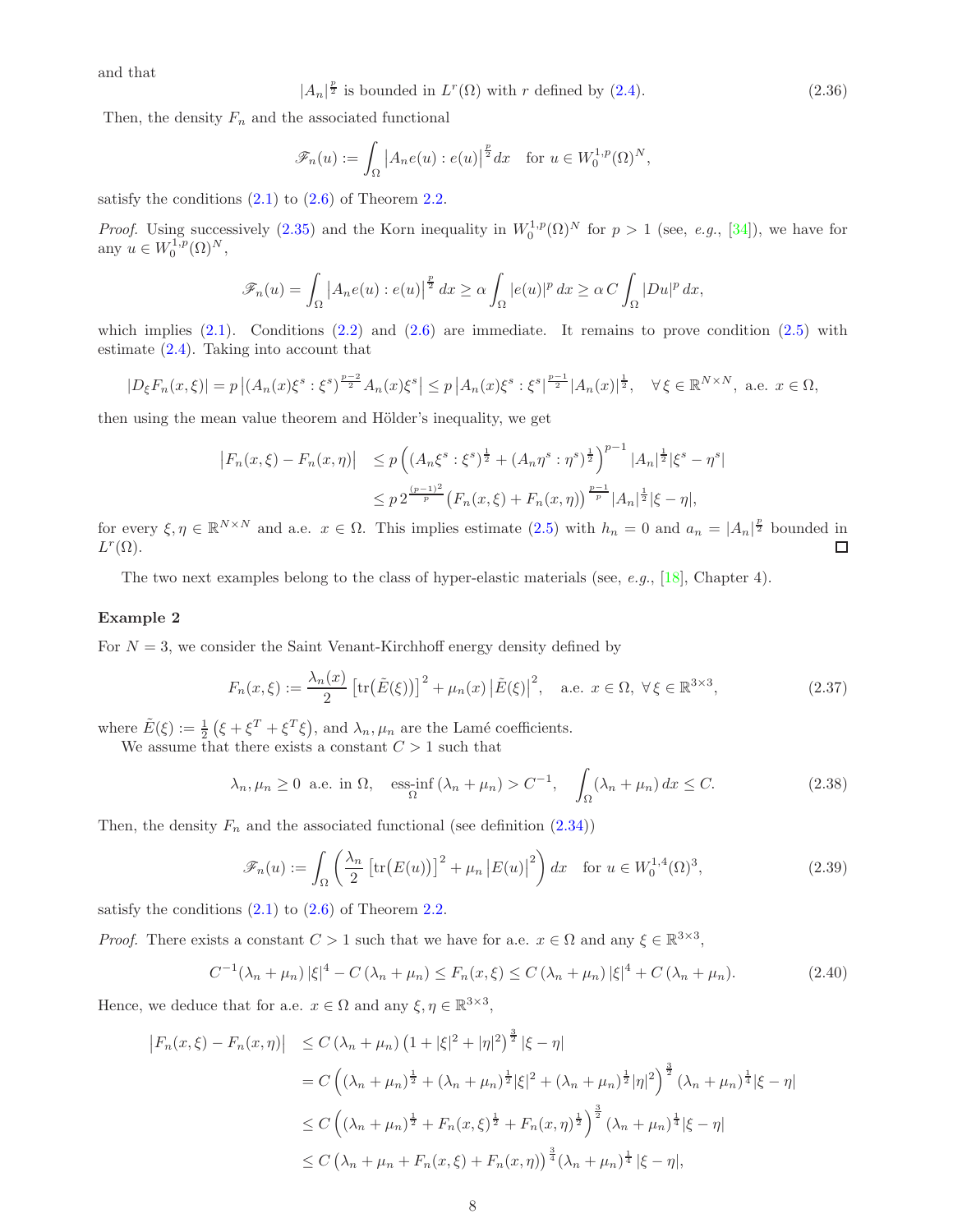which implies estimate [\(2.5\)](#page-4-3) with  $p = 4$  and  $h_n = a_n = \lambda_n + \mu_n$ , while [\(2.3\)](#page-4-6) and [\(2.4\)](#page-4-4) are a straightforward consequence of  $(2.38)$ . Moreover, by the first inequality of  $(2.40)$  combined with  $(2.38)$  we get that the functional  $(2.39)$  satisfies the coercivity condition  $(2.1)$ . Condition  $(2.2)$  is immediate. Finally, since we have

$$
\left[\text{tr}\big(\tilde{E}(\lambda\xi)\big)\right]^2 + \left|\tilde{E}(\lambda\xi)\right|^2 \le C\big(1 + |\xi|^4\big), \quad \forall \lambda \in [0,1], \ \forall \xi \in \mathbb{R}^{3 \times 3},
$$

condition [\(2.6\)](#page-4-1) follows from the first inequality of [\(2.40\)](#page-9-1), which concludes the proof of the second example.  $\Box$ 

**Remark 2.11.** The default of the Saint Venant-Kirchhoff model is that the function  $F_n(x, \cdot)$  of [\(2.37\)](#page-9-3) is not polyconvex (see [\[31\]](#page-19-12)). Hence, we do not know if it is quasiconvex, or equivalently, if the functional  $\mathscr{F}_n$  of [\(2.39\)](#page-9-2) is lower semi-continuous for the weak topology of  $W^{1,4}(\Omega)^3$  (see, e.g. [\[20\]](#page-18-18), Chapter 4, for the notions of polyconvexity and quasiconvexity).

#### Example 3

For  $N = 3$  and  $p \in [2, \infty)$ , we consider the Ogden's type energy density defined by

<span id="page-10-3"></span>
$$
F_n(x,\xi) := a_n(x) \Big[ \text{tr}\big(\tilde{C}(\xi)^{\frac{p}{2}} - I_3\big) \Big]^+ \quad \text{a.e. } x \in \Omega, \ \forall \xi \in \mathbb{R}^{3 \times 3}, \tag{2.41}
$$

where  $\tilde{C}(\xi) := (I_3 + \xi)^T (I_3 + \xi)$ , and  $t^+ := \max(t, 0)$  for  $t \in \mathbb{R}$ . We assume that there exists a constant  $C > 1$ such that

<span id="page-10-0"></span>
$$
\underset{\Omega}{\text{ess-in}} f a_n > C^{-1} \quad \text{and} \quad \int_{\Omega} a_n^r dx \le C \quad \text{with} \quad \left\{ \begin{array}{ll} r > 1, \quad \text{if } p = 2\\ r = 1, \quad \text{if } p > 2. \end{array} \right. \tag{2.42}
$$

Then, the density  $F_n$  and the associated functional (see definition  $(2.34)$ )

<span id="page-10-2"></span>
$$
\mathscr{F}_n(u) := \int_{\Omega} a_n(x) \left[ \text{tr}\big(C(u)^{\frac{p}{2}} - I_3\big) \right]^+ dx \quad \text{for } u \in W_0^{1,p}(\Omega)^3,
$$
\n(2.43)

satisfy the conditions  $(2.1)$  to  $(2.6)$  of Theorem [2.2.](#page-5-0)

*Proof.* There exists a constant  $C > 1$  such that we have for a.e.  $x \in \Omega$  and any  $\xi \in \mathbb{R}^{3 \times 3}$ ,

<span id="page-10-1"></span>
$$
C^{-1}a_n |\xi|^p - C a_n \le F_n(x,\xi) \le C a_n |\xi|^p + C a_n. \tag{2.44}
$$

This combined with the fact that the (well-ordered) eigenvalues of a symmetric matrix are Lipschitz functions (see, e.g., [\[19\]](#page-18-19), Theorem 2.3-2), implies that for a.e.  $x \in \Omega$  and any  $\xi, \eta \in \mathbb{R}^N$ , we have

$$
|F_n(x,\xi) - F_n(x,\eta)| \le C a_n (1 + |\xi| + |\eta|)^{p-1} |\xi - \eta|
$$
  
\n
$$
\le C \left( a_n + a_n |\xi|^p + a_n |\eta|^p \right)^{\frac{p-1}{p}} a_n^{\frac{1}{p}} |\xi - \eta|
$$
  
\n
$$
\le C \left( a_n + F_n(x,\xi) + F_n(x,\eta) \right)^{\frac{p-1}{p}} a_n^{\frac{1}{p}} |\xi - \eta|,
$$

which implies estimate [\(2.5\)](#page-4-3) with  $h_n = a_n$ , while [\(2.3\)](#page-4-6) and [\(2.4\)](#page-4-4) are a straightforward consequence of [\(2.42\)](#page-10-0). Moreover, by the first inequality of  $(2.44)$  combined with  $(2.42)$  we get that the functional  $(2.43)$  satisfies the coercivity condition  $(2.1)$ . Condition  $(2.2)$  is immediate. Finally, since we have

$$
\text{tr}\big(\tilde{C}(\lambda\xi)^{\frac{p}{2}}\big) \leq C\big(1+|\xi|^p\big), \quad \forall \,\lambda \in [0,1], \,\,\forall \,\xi \in \mathbb{R}^{3 \times 3},
$$

condition [\(2.6\)](#page-4-1) follows from the first inequality of [\(2.44\)](#page-10-1), which concludes the proof of the third example.  $\Box$ 

**Remark 2.12.** Contrary to Example 2, the function  $F_n(x, \cdot)$  of [\(2.41\)](#page-10-3) is polyconvex since it is the composition of the Ogden density energy defined for a.e.  $x \in \Omega$ , by

<span id="page-10-4"></span>
$$
W_n(x,\xi) := a_n(x) \left[ \text{tr}\big(\tilde{C}(\xi)^{\frac{p}{2}} - I_3\big) \right]^+ \quad \text{for } \xi \in \mathbb{R}^{3 \times 3},\tag{2.45}
$$

which is known to be polyconvex (see [\[1\]](#page-18-20)), by the non-decreasing convex function  $t \mapsto t^+$ . However, in contrast with [\(2.45\)](#page-10-4) the function [\(2.41\)](#page-10-3) does attain its minimum at  $\xi = 0$ , namely in the absence of strain.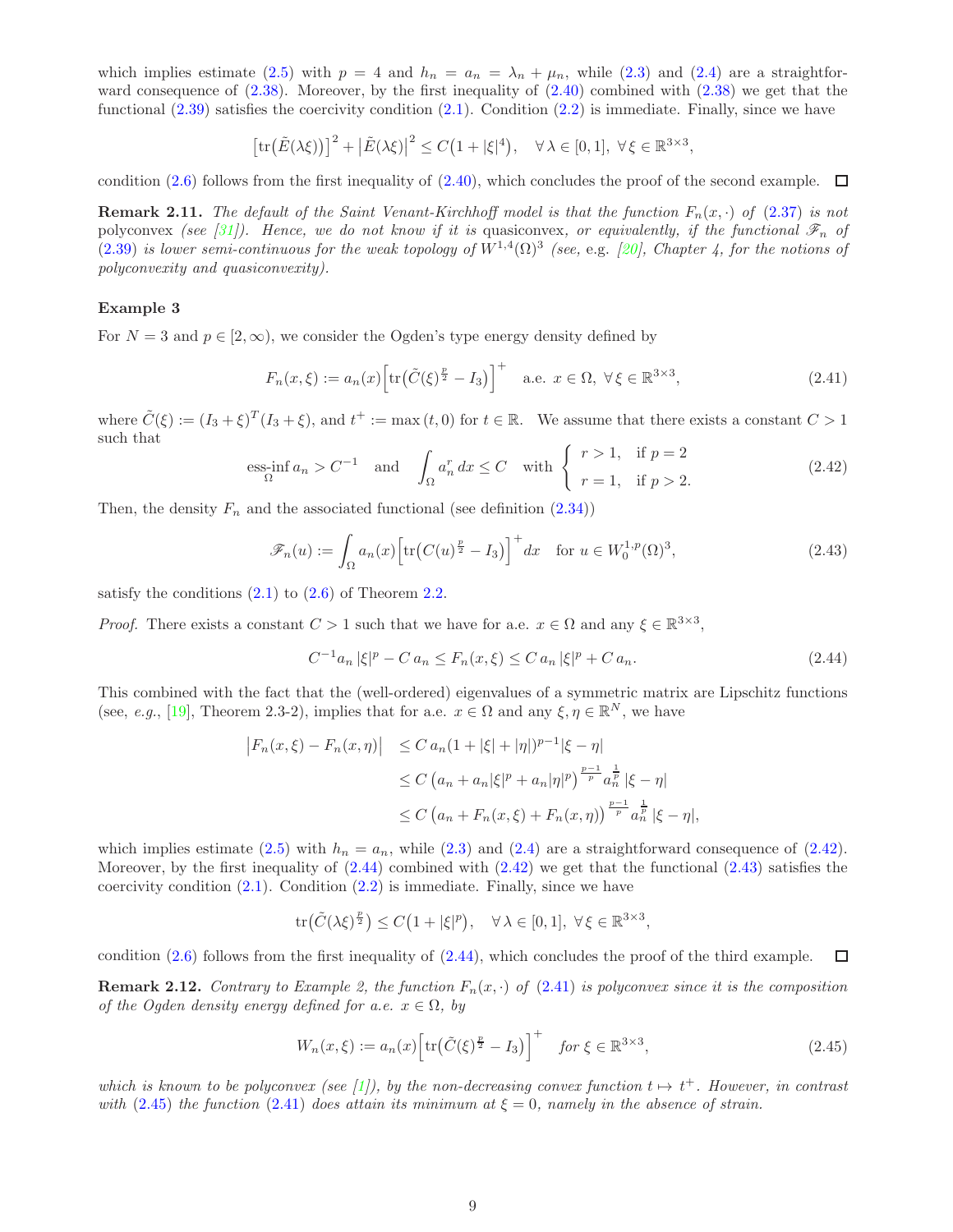## 3 Proof of the results

### 3.1 Proof of the main results

**Proof of Theorem [2.2.](#page-5-0)** The proof is divided into two steps. In the first step we construct the limit functional F and we prove the properties  $(2.11)$ ,  $(2.12)$ ,  $(2.13)$  satisfied by the function F. The second step is devoted to convergence [\(2.16\)](#page-5-3).

First step: Construction of F. Let  $\mathscr{F}_n : W^{1,p}(\Omega)^M \to [0,\infty]$  be the functional defined by

$$
\mathscr{F}_n(v) = \int_{\Omega} F_n(x, Dv) dx \quad \text{for } v \in W^{1,p}(\Omega)^M.
$$

By the compactness Γ-convergence theorem (see e.g. [\[21\]](#page-18-1), Theorem 8.5), there exists a subsequence of n, still denoted by n, such that  $\mathscr{F}_n$   $\Gamma$ -converges for the strong topology of  $L^p(\Omega)^{\tilde{M}}$  to a functional  $\mathscr{F}:W^{1,p}(\Omega)^M\to[0,\infty]$ with domain  $\mathscr{D}(\mathscr{F})$ .

Let  $\xi$  be a matrix of a countable dense subset D of  $\mathbb{R}^{M\times N}$  with  $0 \in D$ . Since the linear function  $x \mapsto \xi x$ belongs to  $\mathscr{D}(\mathscr{F})$  by [\(2.8\)](#page-5-8), up to the extraction of a new subsequence, for any  $\xi \in D$  there exists a recovery sequence  $w_n^{\xi}$  in  $W^{1,p}(\Omega)^M$  which converges strongly to  $\xi x$  in  $L^p(\Omega)^M$  and such that

$$
F_n(\cdot,Dw_n^{\xi}) \stackrel{*}{\rightharpoonup} \mu^{\xi} \text{ and } |Dw_n^{\xi}|^p \stackrel{*}{\rightharpoonup} \varrho^{\xi} \text{ in } \mathcal{M}(\Omega).
$$

In particular, since  $F_n(\cdot,0) = 0$  we have  $\mu^0 = 0$ . Moreover, by estimates [\(2.21\)](#page-6-5) and [\(2.29\)](#page-8-4) we have for any  $\xi, \eta \in D$ ,

<span id="page-11-0"></span>
$$
\varrho^{\xi} \leq \begin{cases} C\left(|\xi|^p + |\xi|^p (\mathbf{A}^L)^{\frac{1}{r}} + h + \mu^{\xi} + \mathbf{A}^L\right) & \text{a.e. in } \omega, & \text{if } 1 < p \leq N - 1 \\ C\left(|\xi|^p \mathbf{A} + h + \mu^{\xi} + \mathbf{A}\right) & \text{A-a.e. in } \omega, & \text{if } p > N - 1, \end{cases}
$$
\n(3.1)

<span id="page-11-1"></span>
$$
|\mu^{\xi} - \mu^{\eta}| \le
$$
  

$$
\begin{cases} C(h^{L} + (\mu^{\xi})^{L} + (\mu^{\eta})^{L} + (\varrho^{\xi})^{L} + (\rho^{\eta})^{L} + (1 + (A^{L})^{\frac{1}{r}})|\xi - \eta|^{p} \Big)^{\frac{p-1}{p}} (A^{L})^{\frac{1}{p r}} |\xi - \eta| \text{ a.e. in } \Omega, & \text{if } 1 < p \le N - 1 \\ C (1 + h^{\Lambda} + (\mu^{\xi})^{\Lambda} + (\mu^{\eta})^{\Lambda} + (\varrho^{\xi})^{\Lambda} + (\varrho^{\eta})^{\Lambda} + |\xi - \eta|)^{p} \Big)^{\frac{p-1}{p}} A |\xi - \eta| \text{ A-a.e. in } \Omega, & \text{if } p > N - 1. \end{cases}
$$
(3.2)

Hence, by a continuity argument we can define a function  $F : \Omega \times \mathbb{R}^{M \times N} \to [0, \infty)$  satisfying [\(2.11\)](#page-5-5), [\(2.13\)](#page-5-7) and such that

<span id="page-11-2"></span>
$$
\mu^{\xi} = \begin{cases} F(\cdot, \xi), & \text{if } 1 < p \le N - 1 \\ F(\cdot, \xi) \text{A}, & \text{if } p > N - 1, \end{cases} \quad \forall \xi \in D,\tag{3.3}
$$

where the property  $(2.12)$  is deduced from  $(3.1)$ ,  $(3.2)$ .

Second step: Proof of convergence  $(2.16)$ .

Let  $\omega$  be an open set of  $\Omega$ , let  $\{u_n\}$  be a sequence fulfilling [\(2.15\)](#page-5-1), which converges weakly in  $W^{1,p}(\omega)^M$  to a function u satisfying [\(2.14\)](#page-5-4), and let  $\xi \in D$ . Since  $F_n(\cdot, Du_n)$  is bounded in  $L^1(\Omega)$ , there exists a subsequence of  $n$ , still denoted by  $n$ , such that

<span id="page-11-3"></span>
$$
F_n(\cdot, Du_n) \stackrel{*}{\rightharpoonup} \mu
$$
 and  $|Du_n|^p \stackrel{*}{\rightharpoonup} \varrho$  in  $\mathcal{M}(\Omega)$ . 
$$
(3.4)
$$

Applying Corollary [2.9](#page-7-1) to the sequences  $u_n$  and  $v_n = w_n^{\xi}$ , we have

$$
|\mu - \mu^{\xi}| \le
$$
  

$$
\begin{cases} C(h^{L} + \mu^{L} + (\mu^{\xi})^{L} + \varrho^{L} + (\varrho^{\xi})^{L} + (1 + (A^{L})^{\frac{1}{r}})|Du - \xi|^{p} \Big)^{\frac{p-1}{p}} (A^{L})^{\frac{1}{p r}}|Du - \xi| & \text{a.e. in } \omega, \quad \text{if } 1 < p \le N - 1 \\ C(1 + h^{A} + \mu^{A} + (\mu^{\xi})^{A} + \varrho^{A} + (\varrho^{\xi})^{A} + |Du - \xi|^{p} \Big)^{\frac{p-1}{p}} A|Du - \xi| & \text{A-a.e. in } \omega, \quad \text{if } p > N - 1. \end{cases}
$$

Using [\(3.1\)](#page-11-0), [\(3.3\)](#page-11-2) and the continuity of  $F(x,\xi)$  with respect to  $\xi$ , we get that

<span id="page-11-4"></span>
$$
\mu = \begin{cases} F(\cdot, Du), & \text{if } 1 < p \le N - 1 \\ F(\cdot, Du) \land, & \text{if } p > N - 1. \end{cases}
$$
\n(3.5)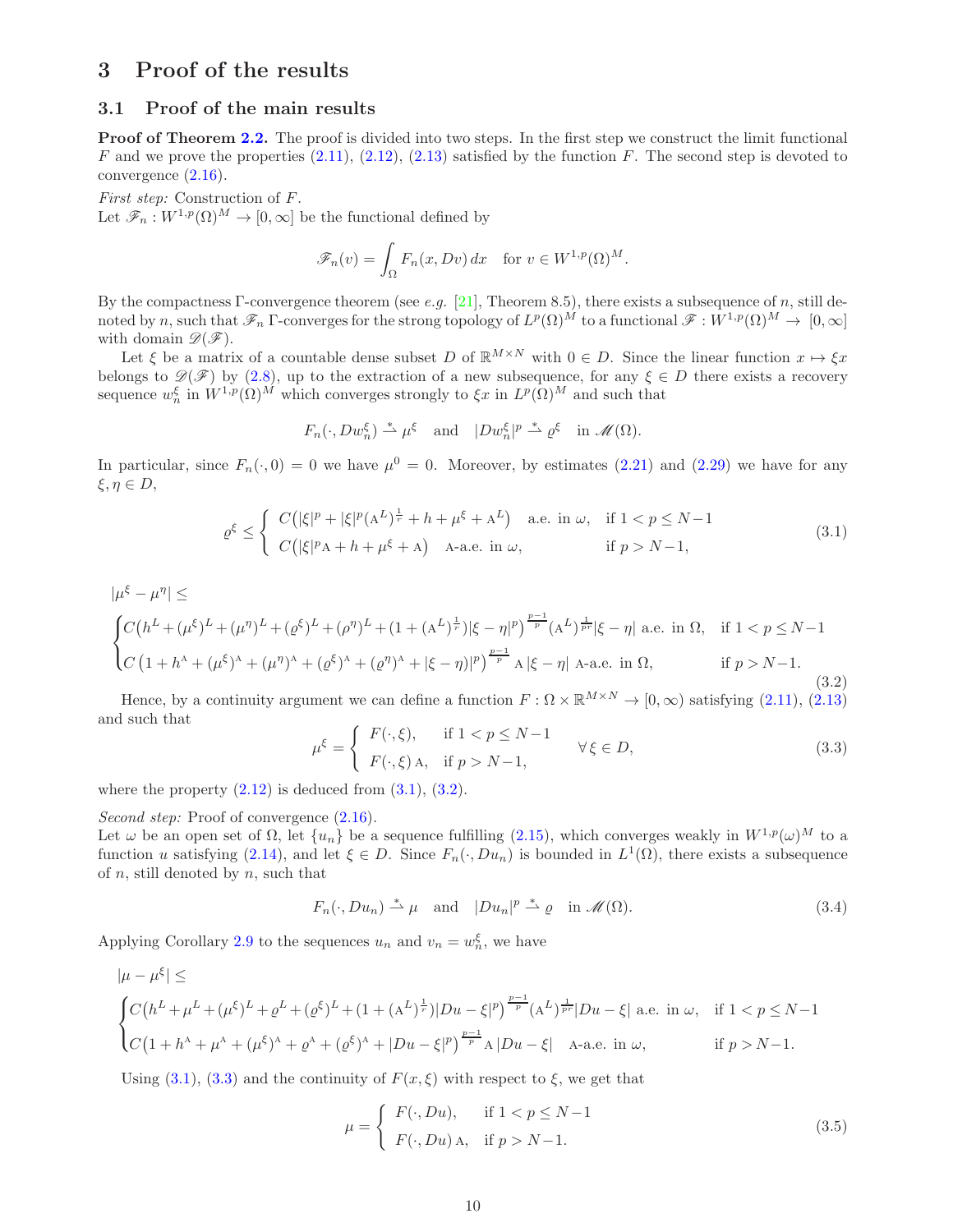Note that since the limit  $\mu$  is completely determined by F, the first convergence of [\(3.4\)](#page-11-3) holds for the whole sequence, which concludes the proof.

Proof of Theorem [2.3.](#page-6-0) The proof is divided into two steps.

*First step:* The case where  $V = {\hat{u}} + W_0^{1,p}(\omega)^M$ . First step. The case where  $V = \{u_f + W_0 \}$  ( $\omega$ ).<br>Fix a function  $\hat{u}$  satisfying [\(2.25\)](#page-7-2), and define the set  $V := \{\hat{u}\} + W_0^{1,p}(\omega)^M$ . Let  $u \in V$  such that

$$
u \in \begin{cases} W^{1, \frac{pr}{r-1}}(\omega)^M, & \text{if } 1 < p \le N-1 \\ C^1(\overline{\omega})^M, & \text{if } p > N-1. \end{cases}
$$

which is extended by  $\hat{u}$  in  $\Omega \setminus \omega$ , and consider a recovery sequence  $\{u_n\}$  for  $\mathscr{F}_n^V$  of limit u. There exists a subsequence of n, still denoted by n, such that the first convergences of  $(2.26)$  $(2.26)$  $(2.26)$  and  $(2.27)$  hold. By Theorem 2.2 convergences [\(2.16\)](#page-5-3) are satisfied in  $\omega$ , which implies [\(3.5\)](#page-11-4). Now, applying the estimate [\(2.24\)](#page-6-2) of Lemma [2.6](#page-7-5) with  $u_n$  and  $v_n = u$ , it follows that

$$
\mu \leq \nu \text{ in } \overline{\omega} \text{ with } F_n(\cdot, Dv_n) \stackrel{*}{\rightharpoonup} \nu \text{ in } \mathscr{M}(\Omega),
$$

where the convergence holds up to a subsequence. Then, using estimate [\(2.5\)](#page-4-3) with  $\eta = 0$  and Hölder's inequality, we have for any  $\varphi \in L^{\infty}(\Omega; [0, 1])$  with compact support in  $\Omega$ ,

$$
\int_{\Omega} \varphi F_n(x, Du) dx \le
$$
\n
$$
\left\{ \left( \int_{\Omega} \varphi \left( h_n + F_n(x, Du) + |Du|^p \right) dx \right)^{\frac{p-1}{p}} \left( \int_{\Omega} \varphi a_n^r dx \right)^{\frac{1}{p}} \left( \varphi |Du|^{\frac{pr}{r-1}} dx \right)^{\frac{r-1}{p}} , \text{ if } 1 < p \le N-1 \right\}
$$
\n
$$
\left( \int_{\Omega} \varphi \left( h_n + F_n(x, Du) + |Du|^p \right) dx \right)^{\frac{p-1}{p}} \left( \int_{\Omega} \varphi a_n dx \right)^{\frac{1}{p}} ||Du||_{L^{\infty}(\Omega)^M}, \text{ if } p > N-1,
$$

which implies that  $\nu$  is absolutely continuous with respect to the Lebesgue measure if  $1 \lt p \leq N-1$ , and absolutely continuous with respect to measure A if  $p > N-1$ . Due to condition [\(2.19\)](#page-6-3) in both cases the equality  $\nu(\partial \omega) = 0$  holds, so does with  $\mu$ . This combined with [\(2.16\)](#page-5-3) and [\(3.5\)](#page-11-4) yields

$$
\lim_{n \to \infty} \int_{\omega} F_n(x, Du_n) dx = \begin{cases} \int_{\omega} F(x, Du) dx, & \text{if } 1 < p \le N - 1 \\ \int_{\omega} F(x, Du) dA, & \text{if } p > N - 1, \end{cases}
$$

which concludes the first step.

Second step: The general case. Let V be a subset of  $W^{1,p}(\omega)^M$  satisfying [\(2.17\)](#page-6-6). Let u be a function such that

$$
u \in \begin{cases} V \cap W^{1, \frac{pr}{r-1}}(\Omega)^M, & \text{if } 1 < p \le N-1 \\ V \cap C^1(\overline{\Omega})^M, & \text{if } p > N-1, \end{cases}
$$

and define the set  $\tilde{V} := \{u\} + W_0^{1,p}(\omega)^M$ . Consider a recovery sequence  $\{u_n\}$  for  $\mathscr{F}_n^V$  given by  $(2.18)$  of limit u, and a recovery sequence  $\{\tilde{u}_n\}$  for  $\mathscr{F}_n^{\tilde{V}}$  of limit u. By virtue of Theorem [2.2](#page-5-0) the convergences [\(2.16\)](#page-5-3) hold for both sequences  $\{u_n\}$  and  $\{\tilde{u}_n\}$ . Hence, since  $\omega$  is an open set, and  $F_n(x, Du_n)$  is non-negative, we have

<span id="page-12-0"></span>if 
$$
1 < p \le N-1
$$
,  $\left\{\int_{\omega} F(x, Du) dx\right\}$   
if  $p > N-1$ ,  $\left\{\int_{\omega} F(x, Du) dA\right\} \le \liminf_{n \to \infty} \int_{\omega} F_n(x, Du_n) dx.$  (3.6)

Moreover, since  $\tilde{u}_n - u_n \rightharpoonup 0$  in  $W_0^{1,p}(\omega)^M$ ,  $\tilde{u}_n \in V$  by property  $(2.17)$  and because  $\{u_n\}$  is a recovery sequence for  $\mathscr{F}_n^V$ ,  $\{\tilde{u}_n\}$  is an admissible sequence for the minimization problem [\(2.15\)](#page-5-1), which implies that

<span id="page-12-1"></span>
$$
\exists \lim_{n \to \infty} \int_{\omega} F_n(x, Du_n) dx \le \liminf_{n \to \infty} \int_{\omega} F_n(x, D\tilde{u}_n) dx.
$$
 (3.7)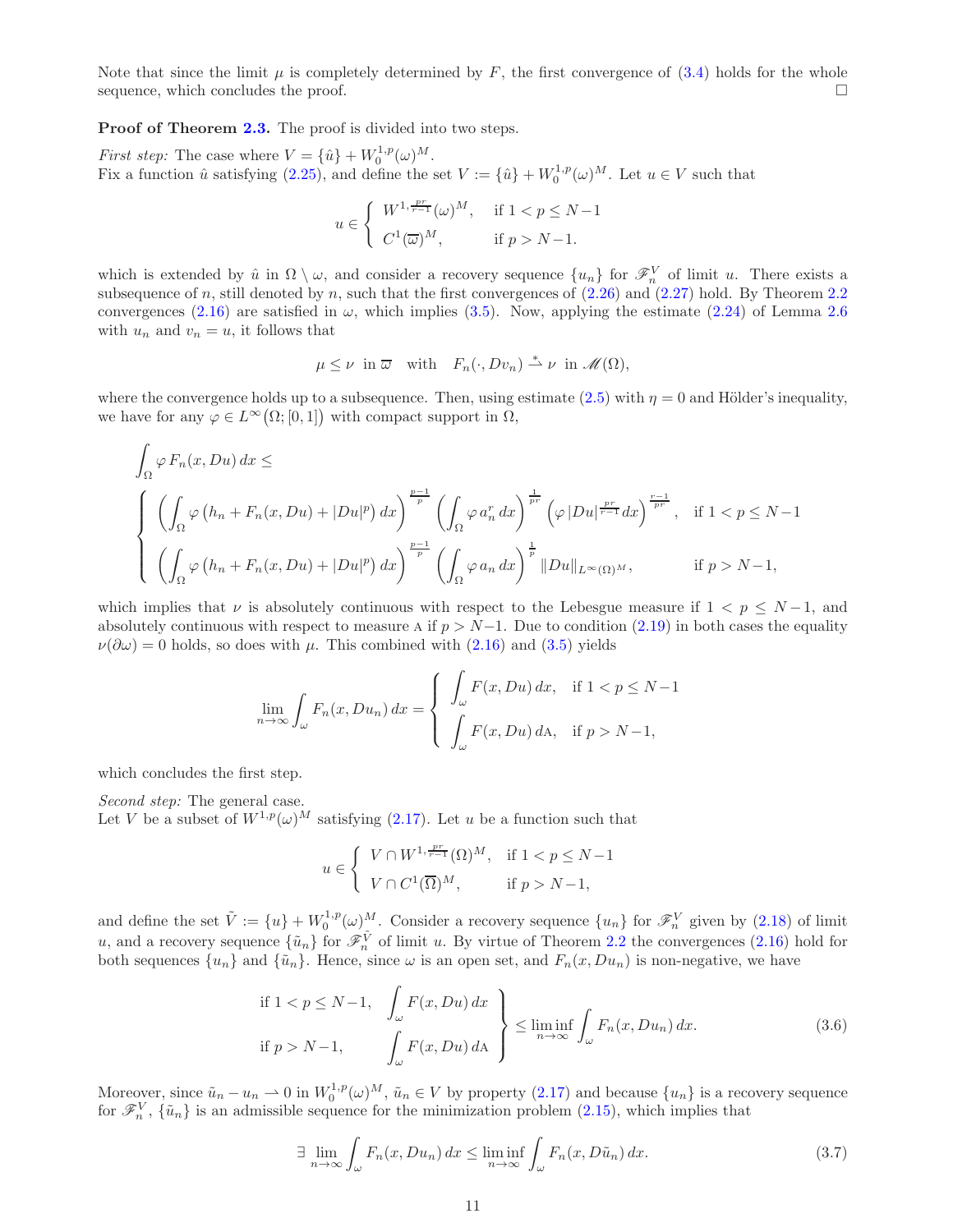On the other hand, by the first step applied with  $\tilde{u} = u$  and the set  $\tilde{V}$ , we have

<span id="page-13-0"></span>
$$
\lim_{n \to \infty} \int_{\omega} F_n(x, D\tilde{u}_n) dx = \begin{cases} \int_{\omega} F(x, Du) dx, & \text{if } 1 < p \le N - 1 \\ \int_{\omega} F(x, Du) dA, & \text{if } p > N - 1. \end{cases}
$$
\n(3.8)

Therefore, combining [\(3.6\)](#page-12-0), [\(3.7\)](#page-12-1), [\(3.8\)](#page-13-0), for the sequence n obtained in Theorem [2.2,](#page-5-0) the sequence  $\{\mathscr{F}_n^V\}$   $\Gamma$ converges to some functional  $\mathscr{F}^V$  satisfying [\(2.20\)](#page-6-8) with  $v = u$ , which concludes the proof of Theorem [2.3.](#page-6-0)  $\Box$ 

### 3.2 Proof of the lemmas

**Proof of Lemma [2.10.](#page-8-1)** Assume that  $1 < p \le N-1$ . Using [\(2.7\)](#page-5-9), we have

$$
F_n(x,\xi_n+\rho_n) \le (p-1)h_n + (2p-1)F_n(x,\xi_n) + (p-1)(|\xi_n+\rho_n|^p + |\xi_n|^p) + a_n|\rho_n|^p \quad \text{a.e. in } \omega.
$$

From this we deduce that  $\{F_n(\cdot,\xi_n+\rho_n)\}\$ is bounded in  $L^1(\omega)$ . Moreover, by [\(2.5\)](#page-4-3), we have

$$
\left|F_n(x,\xi_n+\rho_n)-F_n(x,\xi_n)\right|\leq (h_n+F_n(x,\xi_n+\rho_n)+F_n(x,\xi_n)+|\xi_n+\rho_n|^p+|\xi_n|^p)^{\frac{p-1}{p}}a_n^{\frac{1}{p}}|\rho_n|\quad\text{a.e. in }\omega,
$$

where, thanks to the strong convergence of  $\{\rho_n\}$  in  $L^{\frac{pr}{r-1}}(\omega)^{M\times N}$ , we can show that the right-hand side is bounded in  $L^1(\omega)$  and equi-integrable. Indeed, taking into account

$$
\frac{p-1}{p} + \frac{1}{pr} + \frac{r-1}{pr} = 1,
$$

we have the boundedness in  $L^1(\omega)$ , while the strong convergence of  $\{\rho_n\}$  in  $L^{\frac{pr}{r-1}}(\omega)^{M\times N}$  implies that  $\{\vert \rho_n\vert^{\frac{pr}{r-1}}\}$ is equi-integrable and therefore, the equi-integrability of the right-hand side. By the Dunford-Pettis theorem, extracting a subsequence if necessary, we conclude [\(2.31\)](#page-8-5), which, together with [\(2.30\)](#page-8-6), in particular implies

$$
F_n(\cdot,\xi_n+\rho_n)\stackrel{*}{\rightharpoonup}\Lambda+\vartheta\quad\text{in }\mathscr{M}(\omega).
$$

Moreover, for any ball  $B \subset \omega$ , we have

$$
\int_{B} \left| F_{n}(x,\xi_{n}+\rho_{n}) - F_{n}(x,\xi_{n}) \right| dx
$$
\n
$$
\leq \int_{B} \left( h_{n} + F_{n}(x,\xi_{n}+\rho_{n}) + F_{n}(x,\xi_{n}) + |\xi_{n}+\rho_{n}|^{p} + |\xi_{n}|^{p} \right)^{\frac{p-1}{p}} a_{n}^{\frac{1}{p}} |\rho_{n}| dx
$$
\n
$$
\leq \left( \int_{B} \left( h_{n} + F_{n}(x,\xi_{n}+\rho_{n}) + F_{n}(x,\xi_{n}) + C|\xi_{n}|^{p} + C|\rho_{n}|^{p} \right) dx \right)^{\frac{p-1}{p}} \left( \int_{B} a_{n}^{r} dx \right)^{\frac{1}{p r}} \left( \int_{B} |\rho_{n}|^{\frac{pr}{r-1}} dx \right)^{\frac{r-1}{pr}},
$$

which, passing to the limit, implies

$$
\int_{B} |\vartheta| dx \le \left( (h + 2\Lambda + \vartheta + C\Xi)(\overline{B}) + C \int_{B} |\rho|^{p} dx \right)^{\frac{p-1}{p}} A(\overline{B})^{\frac{1}{pr}} \left( \int_{B} |\rho|^{p-1} dx \right)^{\frac{r-1}{pr}},
$$

and then, dividing by  $|B|$ , the measures differentiation theorem shows that

<span id="page-13-1"></span>
$$
|\vartheta| \le (h^L + 2\Lambda^L + \vartheta + C\Xi + C|\rho|^p)^{\frac{p-1}{p}} (\Lambda^L)^{\frac{1}{pr}} |\rho| \quad \text{a.e. in } \omega.
$$
 (3.9)

Using Young's inequality in [\(3.9\)](#page-13-1)

$$
|\vartheta| \le \frac{p-1}{p} \left( h^L + 2\Lambda^L + \vartheta + C\Xi^L + C|\rho|^p \right) + \frac{1}{p} (A^L)^{\frac{1}{r}} |\rho|^p \quad \text{a.e. in } \omega,
$$

and then

$$
|\vartheta| \le C\big(h^L + \Lambda^L + \Xi^L + (1 + (A^L)^{\frac{1}{r}})|\rho|^p\big) \quad \text{a.e. in } \omega,
$$

which substituted in  $(3.9)$  shows  $(2.32)$ .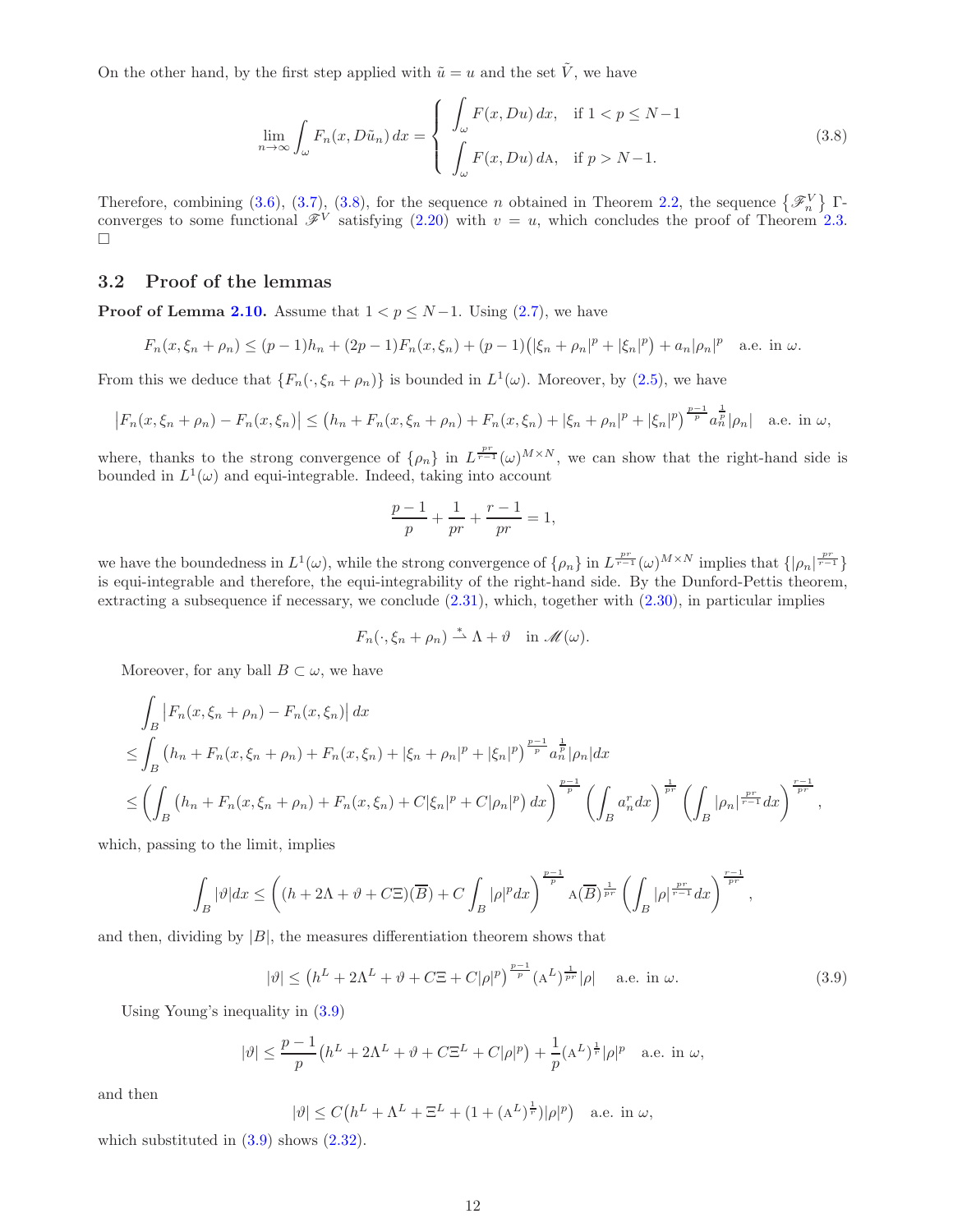Assume now that  $p > N-1$ . Again, using [\(2.7\)](#page-5-9) we deduce that  $\{F_n(\cdot,\xi_n + \rho_n)\}\$ is bounded in  $L^1(\omega)$ , and thanks to  $(2.5)$  we get

$$
\left|F_n(x,\xi_n+\rho_n)-F_n(x,\xi_n)\right|\leq (h_n+F_n(x,\xi_n+\rho_n)+F_n(x,\xi_n)+|\xi_n+\rho_n|^p+|\xi_n|^p)^{\frac{p-1}{p}}a_n^{\frac{1}{p}}|\rho_n|\quad\text{a.e. in }\omega.
$$

Consequently, the sequence  $\{F_n(\cdot,\xi_n + \rho_n) - F_n(\cdot,\xi_n)\}\$ is bounded in  $L^1(\omega)$ . Extracting a subsequence if necessary, the sequence  $\{F_n(\cdot,\xi_n+\rho_n)-F_n(\cdot,\xi_n)\}\$  weakly- $*$  converges in  $\mathscr{M}(\omega)$  to a measure  $\Theta$ , which, together with  $(2.30)$ , implies

$$
F_n(\cdot,\xi_n+\rho_n)\stackrel{*}{\rightharpoonup}\Lambda+\Theta\quad\text{in }\mathscr{M}(\omega).
$$

Furthermore, if E is a measurable subset of  $\omega$ , then, using Hölder's inequality, we have

$$
\int_{E} \left| F_{n}(x,\xi_{n}+\rho_{n}) - F_{n}(x,\xi_{n}) \right| dx
$$
\n
$$
\leq \int_{E} \left( h_{n} + F_{n}(x,\xi_{n}+\rho_{n}) + F_{n}(x,\xi_{n}) + |\xi_{n}+\rho_{n}|^{p} + |\xi_{n}|^{p} \right)^{\frac{p-1}{p}} a_{n}^{\frac{1}{p}} |\rho_{n}| dx
$$
\n
$$
\leq ||\rho_{n}||_{L^{\infty}(\omega)^{M\times N}} \left( C||\rho_{n}||_{L^{\infty}(\omega)^{M\times N}}^{p} + \int_{E} \left( h_{n} + F_{n}(x,\xi_{n}+\rho_{n}) + F_{n}(x,\xi_{n}) + C|\xi_{n}|^{p} \right) dx \right)^{\frac{p-1}{p}} \left( \int_{E} a_{n} dx \right)^{\frac{1}{p}},
$$

which, passing to the limit, shows that  $\Theta$  is absolutely continuous with respect to A. By the Radon-Nikodym theorem, there exists  $\vartheta \in L^1_{\mathcal{A}}(\omega)$  such that

$$
\Theta = \vartheta A \quad \text{in } \mathscr{M}(\omega).
$$

From the previous expression and using the measures differentiation theorem, we get  $(2.33)$ .

**Proof of Lemma [2.5](#page-6-1).** Let  $x_0 \in \omega$  and two numbers  $0 < R_1 < R_2$  with  $B(x_0, R_2) \subset \omega$ . Lemma 2.6 in [\[12\]](#page-18-15) gives the existence of a sequence of closed sets

$$
U_n \subset [R_1, R_2]
$$
, with  $|U_n| \ge \frac{1}{2}(R_2 - R_1)$ ,

such that defining

$$
\bar{u}_n(r, z) = u_n(x_0 + rz), \quad \bar{u}(r, z) = u(x_0 + rz), \quad r \in (0, R_2), \ z \in S_{N-1},
$$

we have

<span id="page-14-0"></span>
$$
\|\bar{u}_n - \bar{u}\|_{C^0(U_n;X)} \to 0,\tag{3.10}
$$

where  $X$  is the space defined by

$$
X := \begin{cases} L^s(S_{N-1})^M, & \text{with } 1 \le s < \frac{(N-1)p}{N-1-p}, & \text{if } 1 < p < N-1, \\ L^s(S_{N-1})^M, & \text{with } 1 \le s < \infty, & \text{if } p = N-1, \\ C^0(S_{N-1})^M, & \text{if } p > N-1. \end{cases}
$$

For the rest of the prove we assume  $1 < p \le N-1$  because the case  $p > N-1$  is quite similar.

We define  $\bar{\varphi}_n \in W^{1,\infty}(0,\infty)$  by

<span id="page-14-1"></span>
$$
\bar{\varphi}_n(r) = \begin{cases}\n1, & \text{if } 0 < r < R_1, \\
\frac{1}{|U_n|} \int_r^{R_2} \chi_{U_n} ds, & \text{if } R_1 < r < R_2, \\
0, & \text{if } R_2 < r,\n\end{cases} \tag{3.11}
$$

and

$$
\varphi_n(x) = \overline{\varphi}_n(|x - x_0|).
$$

Applying the coercivity inequality [\(2.1\)](#page-4-0) to the sequence  $\varphi_n(u_n - u)$  and using  $F_n(\cdot, 0) = 0$ ,  $\varphi_n = 1$  in  $B(x_0, R_1)$ , we get

$$
\alpha \int_{B(x_0,R_1)} |Du_n - Du|^p dx \le \alpha \int_{B(x_0,R_2)} |D(\varphi_n(u_n - u))| \, dx
$$
  

$$
\le \int_{B(x_0,R_2)} F_n(x, D(\varphi_n(u_n - u))) dx = \int_{B(x_0,R_2)} F_n(x, \varphi_n Du_n - \varphi_n Du + (u_n - u) \otimes \nabla \varphi_n) dx.
$$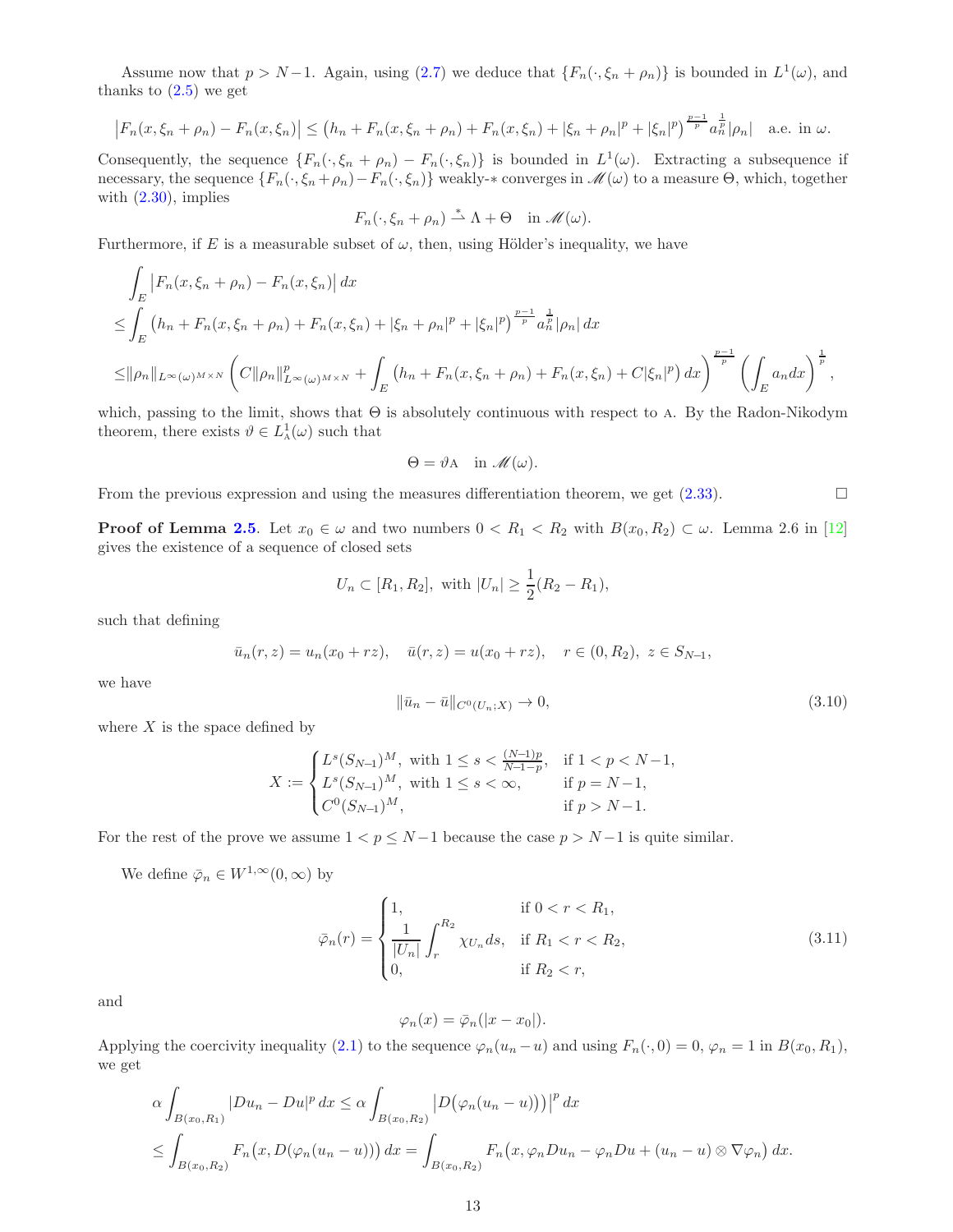By the convergence  $(2.31)$  with  $\xi_n := \varphi_n D u_n$ ,  $\rho_n := -\varphi_n D u + (u_n - u) \otimes \nabla \varphi_n$ , and by estimate  $(2.6)$  we obtain up to a subsequence

$$
\lim_{n \to \infty} \int_{B(x_0, R_2)} F_n(x, \varphi_n Du_n - \varphi_n Du + (u_n - u) \otimes \nabla \varphi_n) dx
$$
  
\n
$$
\leq \lim_{n \to \infty} \int_{B(x_0, R_2)} F_n(x, \varphi_n Du_n) dx + \int_{B(x_0, R_2)} \vartheta dx
$$
  
\n
$$
\leq C(h + \mu) (\overline{B}(x_0, R_2)) + \int_{B(x_0, R_2)} \vartheta dx,
$$

with

$$
|\vartheta| \le C\big(h^{L} + \mu^{L} + \varrho^{L} + (1 + (A^{L})^{\frac{1}{r}})|Du|^{p}\big)^{\frac{p-1}{p}}(A^{L})^{\frac{1}{pr}}|Du| \text{ a.e. in } \omega.
$$

Indeed, thanks to [\(3.10\)](#page-14-0) the sequence  $(u_n - u) \otimes \nabla \varphi_n$  converges strongly to 0 in  $L^{\frac{pr}{r-1}}(\omega)^{M \times N}$  taking into account the inequality

$$
\frac{(N-1)p}{N-1-p} \ge \frac{pr}{r-1}.
$$

Hence, we deduce from the previous estimates that

$$
\varrho(B(x_0, R_1)) \leq C(h + \mu) \left(\overline{B}(x_0, R_2)\right) + C \int_{B(x_0, R_1)} |Du|^p dx + C \int_{B(x_0, R_2)} \left( \left(h^L + \mu^L + \varrho^L + (1 + (A^L)^{\frac{1}{r}}) |Du|^p \right)^{\frac{p-1}{p}} (A^L)^{\frac{1}{pr}} |Du| \right) dx.
$$

Taking  $R_2$  such that

$$
(h + \mu)\big(\{|x - x_0| = R_2\}\big) = 0,
$$

which holds true except for a countable set  $E_{x_0} \subset (0, \text{dist}(x_0, \partial \omega))$ , and making  $R_1$  tend to  $R_2$ , we get that

$$
\varrho(B(x_0, R_2)) \leq C(h + \mu) \left( B(x_0, R_2) \right) + C \int_{B(x_0, R_2)} |Du|^p dx
$$
  
+ 
$$
C \int_{B(x_0, R_2)} \left( \left( h^L + \mu^L + \varrho^L + (1 + (A^L)^{\frac{1}{r}}) |Du|^p \right)^{\frac{p-1}{p}} (A^L)^{\frac{1}{pr}} |Du| \right) dx,
$$

for any  $R_2 \in (0, \text{dist}(x_0, \partial \omega)) \setminus E_{x_0}$ . Then, by the measures differentiation theorem it follows that

$$
\varrho \le C\left( |Du|^p + h + \mu \right) + C\left( \left( h^L + \mu^L + \varrho^L + (1 + (A^L)^{\frac{1}{r}}) |Du|^p \right)^{\frac{p-1}{p}} \right) (A^L)^{\frac{1}{p^r}} |Du|.
$$

Finally, the Young inequality yields the desired estimate [\(2.21\)](#page-6-5).

Now consider  $\{u_n\}$  and  $\{v_n\}$  as in the statement of the lemma. Let  $x_0 \in \omega$  and  $0 < R_0 < R_1 < R_2$  with  $B(x_0, R_2) \subset \omega$ . Again using Lemma 2.6 in [\[12\]](#page-18-15) there exist two sequences of closed sets

$$
V_n \subset [R_0, R_1], \quad U_n \subset [R_1, R_2],
$$

with

$$
|V_n| \ge \frac{1}{2}(R_1 - R_0), \quad |U_n| \ge \frac{1}{2}(R_2 - R_1),
$$

such that defining

$$
\bar{u}_n(r, z) = u_n(x_0 + rz), \qquad \bar{v}_n(r, z) = v_n(x_0 + rz), \qquad r \in (0, R_2), \ z \in S_{N-1},
$$
  
\n
$$
\bar{u}(r, z) = u(x_0 + rz), \qquad \bar{v}(r, z) = v(x_0 + rz), \qquad r \in (0, R_2), \ z \in S_{N-1},
$$

we have

$$
\|\bar{u}_n - \bar{u}\|_{C^0(U_n;X)} \to 0, \quad \|\bar{v}_n - \bar{v}\|_{C^0(V_n;X)} \to 0.
$$

Then, consider the function  $\bar{\varphi}_n$  defined by [\(3.11\)](#page-14-1) and the function  $\bar{\psi}_n \in W^{1,\infty}(0,\infty)$  defined by

$$
\bar{\psi}_n(r) = \begin{cases}\n1, & \text{if } 0 < r < R_0, \\
\frac{1}{|V_n|} \int_r^{R_1} \chi_{V_n} ds, & \text{if } R_0 < r < R_1, \\
0, & \text{if } R_1 < r.\n\end{cases}
$$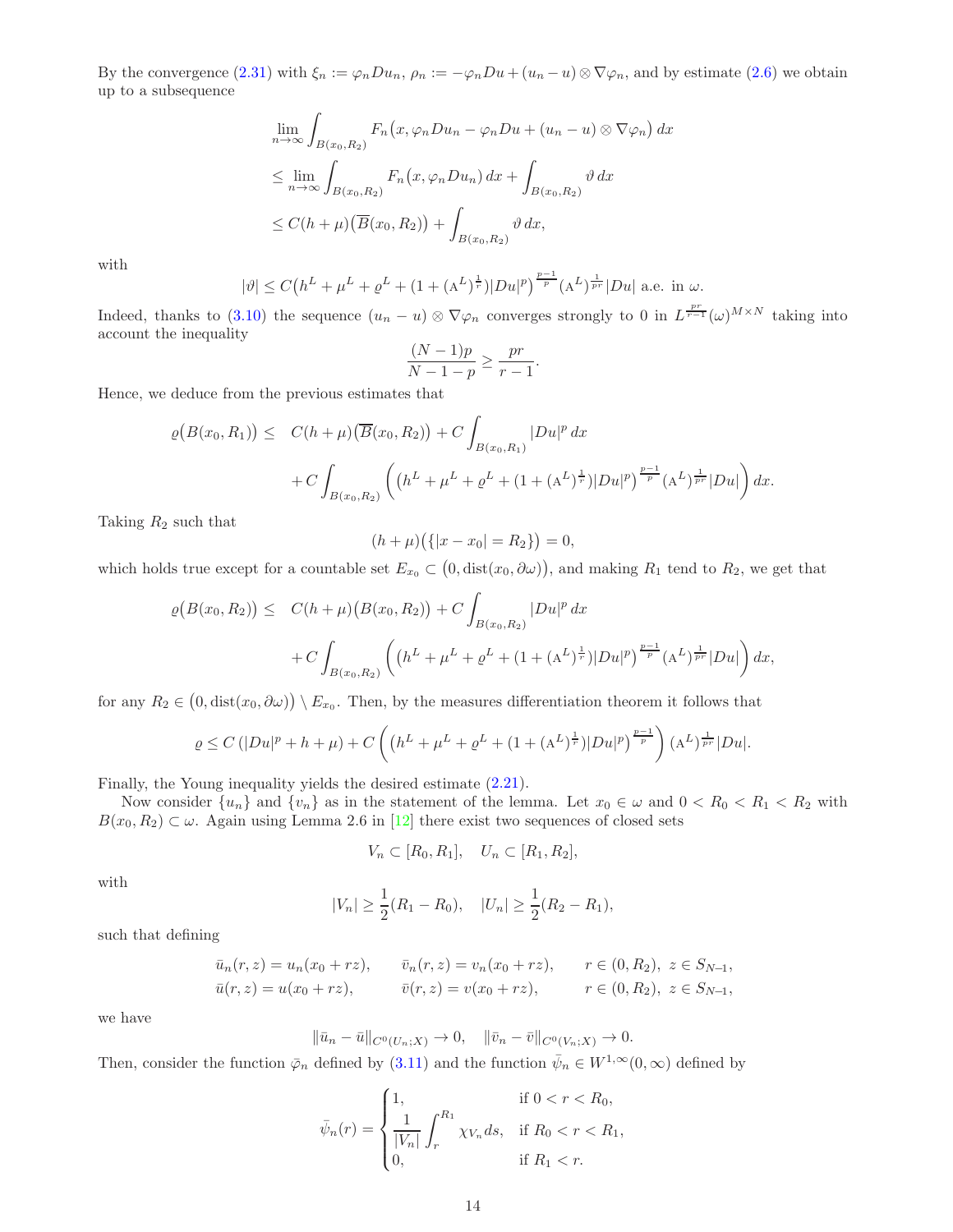From these sequences we define  $w_n \in W^{1,p}(\omega)^M$  by

$$
w_n = \psi_n(v_n - v + u) + \varphi_n(1 - \psi_n)u + (1 - \varphi_n)u_n,
$$

with

$$
\varphi_n(x) = \overline{\varphi}_n(|x - x_0|), \quad \psi_n(x) = \overline{\psi}_n(|x - x_0|),
$$

i.e.

<span id="page-16-3"></span>
$$
w_n = \begin{cases} v_n - v + u, & \text{if } |x - x_0| < R_0, \\ \psi_n(v_n - v) + u, & \text{if } R_0 < |x - x_0| < R_1, \\ \varphi_n u + (1 - \varphi_n) u_n, & \text{if } R_1 < |x - x_0| < R_2, \\ u_n, & \text{if } R_2 < |x - x_0|, x \in \omega. \end{cases} \tag{3.12}
$$

It is clear that, for a subsequence,  $w_n$  converges a.e. to u. Using then that  $w_n - u_n$  is in  $W_0^{1,p}(\omega)^M$  and that, thanks to  $\varphi_n$ ,  $\psi_n$  bounded in  $W^{1,\infty}(\Omega)$ ,  $w_n$  is bounded in  $W^{1,p}(\omega)^M$ , we get

$$
w_n - u_n \rightharpoonup 0
$$
 weakly in  $W_0^{1,p}(\omega)$ .

Thus, from  $(2.22)$  we deduce

$$
\int_{\omega} F_n(x, Du_n) dx \le \int_{\omega} F_n(x, Dw_n) dx + O_n
$$
\n
$$
= \int_{B(x_0, R_0)} F_n(x, D(v_n - v + u)) dx + \int_{\{R_2 < |x - x_0|\} \cap \omega} F_n(x, Du_n) dx
$$
\n
$$
+ \int_{\{R_0 < |x - x_0| < R_1\}} F_n(x, \psi_n D(v_n - v) + Du + (v_n - v) \otimes \nabla \psi_n) dx
$$
\n
$$
+ \int_{\{R_1 < |x - x_0| < R_2\}} F_n(x, \varphi_n Du + (1 - \varphi_n) Du_n + (u - u_n) \otimes \nabla \varphi_n) dx + O_n,
$$

what implies, in particular

<span id="page-16-0"></span>
$$
\int_{B(x_0, R_2)} F_n(x, Du_n) dx \le \int_{B(x_0, R_0)} F_n(x, D(v_n - v + u)) dx \n+ \int_{\{R_0 < |x - x_0| < R_1\}} F_n(x, \psi_n D(v_n - v) + Du + (v_n - v) \otimes \nabla \psi_n) dx \n+ \int_{\{R_1 < |x - x_0| < R_2\}} F_n(x, \varphi_n Du + (1 - \varphi_n) Du_n + (u - u_n) \otimes \nabla \varphi_n) dx + O_n.
$$
\n(3.13)

To estimate the first term on the right-hand side of this inequality, we use Lemma [2.10](#page-8-1) with  $\xi_n = Dv_n$ ,  $\rho_n = D(-v+u)$ , which take into account [\(2.23\)](#page-6-9), gives

<span id="page-16-1"></span>
$$
\int_{B(x_0,R_0)} F_n(x,D(v_n-v+u)) dx
$$
\n
$$
\leq \nu(\overline{B}(x_0,R_0)) + C \int_{B(x_0,R_0)} (h^L + \nu^L + \overline{\omega}^L + (1 + (A^L)^{\frac{1}{r}}) |D(u-v)|^p)^{\frac{p-1}{p}} (A^L)^{\frac{1}{pr}} |D(u-v)| dx + O_n.
$$
\n(3.14)

For the second term, we use again Lemma [2.10](#page-8-1) with  $\xi_n = \psi_n Dv_n$  and  $\rho_n = -\psi_n Dv + Du + (v_n - v) \otimes \nabla \psi_n$ . Therefore, up to subsequence it holds

<span id="page-16-2"></span>
$$
\int_{\{R_0 < |x - x_0| < R_1\}} F_n(x, \psi_n D(v_n - v) + Du + (v_n - v) \otimes \nabla \psi_n) dx
$$
\n
$$
\leq C(h + \nu + \varpi) \left( \{R_0 \leq |x - x_0| \leq R_1\} \right)
$$
\n
$$
+ C \int_{\{R_0 < |x - x_0| < R_1\}} (h^L + \nu^L + \varpi^L + (1 + (A^L)^{\frac{1}{r}}) (|Dv|^p + |Du|^p) \right)^{\frac{p-1}{p}} (A^L)^{\frac{1}{pr}} (|Du| + |Dv|) dx + O_n.
$$
\n(3.15)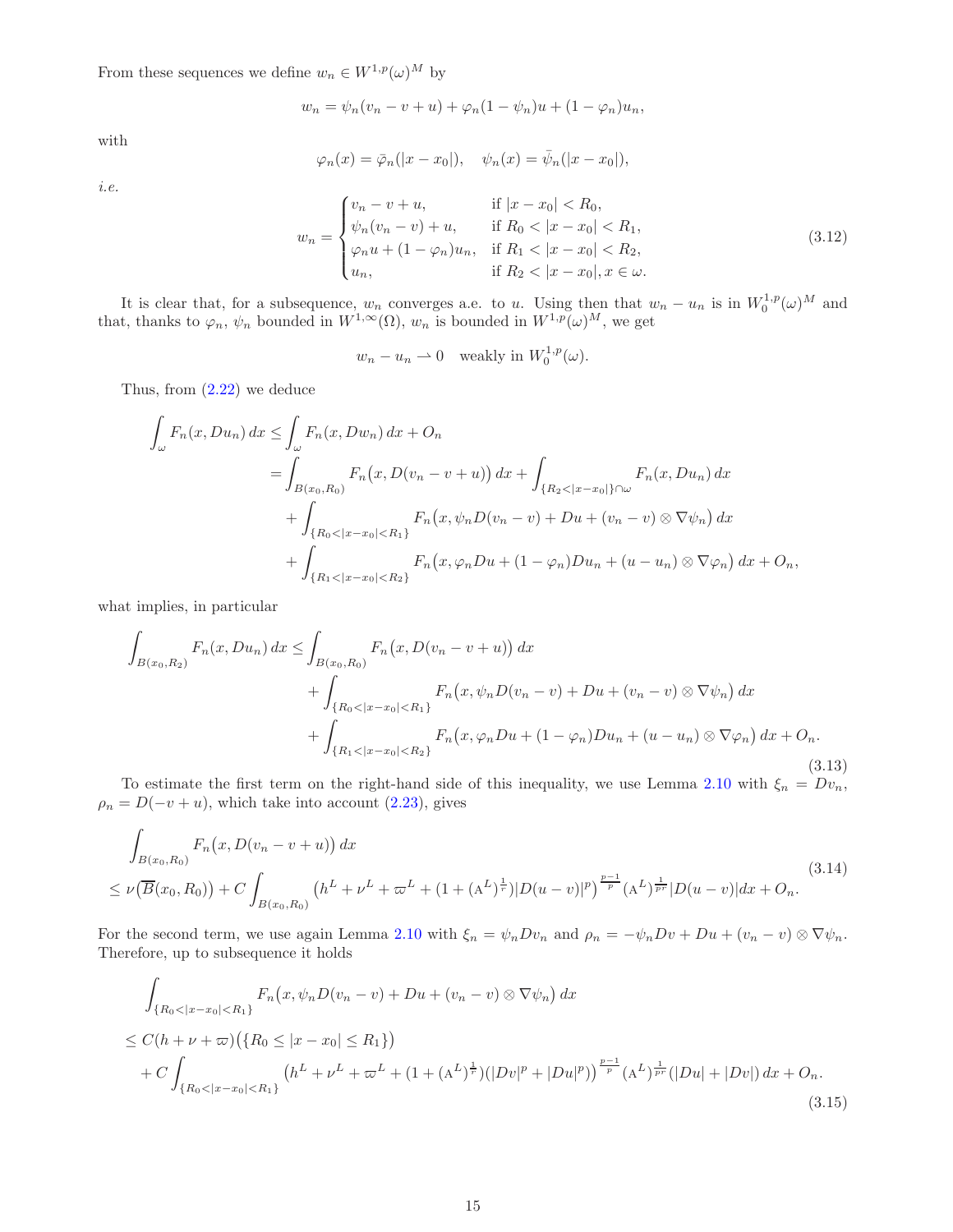The third term is analogously estimated by Lemma [2.10](#page-8-1) with  $\xi_n = (1 - \varphi_n)Du_n$  and  $\rho_n = \varphi_n Du + (u - u_n)\otimes \nabla \varphi_n$ . Extracting a subsequence if necessary, it yields

<span id="page-17-0"></span>
$$
\int_{\{R_1 < |x - x_0| < R_2\}} F_n(x, \varphi_n Du + (1 - \varphi_n) Du_n + (u - u_n) \otimes \nabla \varphi_n) \, dx
$$
\n
$$
\leq C(h + \mu + \varrho) \left( \{R_1 \leq |x - x_0| \leq R_2\} \right)
$$
\n
$$
+ C \int_{\{R_1 < |x - x_0| < R_2\}} \left( h^L + \mu^L + \varrho^L + (1 + (A^L)^{\frac{1}{r}}) |Du|^p \right)^{\frac{p-1}{p}} (A^L)^{\frac{1}{pr}} |Du| \, dx + O_n.
$$
\n
$$
(3.16)
$$

From [\(3.13\)](#page-16-0), [\(3.14\)](#page-16-1), [\(3.15\)](#page-16-2) and [\(3.16\)](#page-17-0) we deduce that

<span id="page-17-1"></span>
$$
\mu\left(B(x_0, R_2)\right) \leq \nu\left(\overline{B}(x_0, R_0)\right) + C \int_{B(x_0, R_0)} \left(h^L + \nu^L + \overline{\omega} + (1 + (A^L)^{\frac{1}{r}})|D(u - v)|^p\right)^{\frac{p-1}{p}} (A^L)^{\frac{1}{p r}} |D(u - v)| dx \n+ C(h + \nu + \overline{\omega})\left(\{R_0 \leq |x - x_0| \leq R_1\}\right) \n+ C \int_{\{R_0 < |x - x_0| < R_1\}} \left(h^L + \nu^L + \overline{\omega}^L + (1 + (A^L)^{\frac{1}{r}})(|Dv|^p + |Du|^p)\right)^{\frac{p-1}{p}} (A^L)^{\frac{1}{pr}} (|Du| + |Dv|) dx \n+ C(h + \mu + \varrho)\left(\{R_1 \leq |x - x_0| \leq R_2\}\right) \n+ C \int_{\{R_1 < |x - x_0| < R_2\}} \left(h^L + \mu^L + \varrho^L + (1 + (A^L)^{\frac{1}{r}})|Du|^p\right)^{\frac{p-1}{p}} (A^L)^{\frac{1}{pr}} |Du| dx.
$$
\n(3.17)

Taking  $R_0$  such that

$$
(h + \nu + \varpi + \mu + \varrho)(\{|x - x_0| = R_0\}) = 0,
$$

which holds true except for a countable set  $E_{x_0} \subset (0, \text{dist}(x_0, \partial \omega))$ , and making  $R_1, R_2$  tend to  $R_0$ , from  $(3.17)$ we deduce that

$$
\mu(B(x_0, R_0)) \leq \nu(B(x_0, R_0))
$$
  
+ 
$$
C \int_{B(x_0, R_0)} (h^L + \nu^L + \varpi^L + (1 + (A^L)^{\frac{1}{r}}) |D(u - v)|^p)^{\frac{p-1}{p}} (A^L)^{\frac{1}{pr}} |D(u - v)| dx,
$$

for any  $R_0 \in (0, \text{dist}(x_0, \partial \omega)) \setminus E_{x_0}$  (observe that the right term in the integral is well defined as an element of  $L^1(\omega)$ . Therefore, the measures differentiation theorem shows [\(2.24\)](#page-6-2).

$$
\Box
$$

**Proof of Lemma [2.6.](#page-7-5)** The proof is the same as the proof of Lemma [2.5](#page-6-1) choosing any point  $x_0$  in  $\Omega$  rather than  $\omega$ , extending the functions  $u_n, v_n$  by u in  $\Omega \setminus \omega$ , and then noting that the function  $w_n$  defined by [\(3.12\)](#page-16-3) in  $\Omega$  is also equal to u in  $\Omega \setminus \omega$ .

**Proof of Corollary [2.9.](#page-7-1)** Assume that  $1 < p \le N-1$ . Applying Lemma [2.5](#page-6-1) with  $\omega = \omega_1$  (see also Remark [2.7](#page-7-6)) about the subsets of  $\omega$ ) we obtain

$$
\mu \leq \nu + C\left(h^{L} + \nu^{L} + \varpi^{L} + (1 + (A^{L})^{\frac{1}{r}})|D(u - v)^{p}|\right)^{\frac{p-1}{p}}(A^{L})^{\frac{1}{pr}}|D(u - v)| \quad \text{in } \omega_{1} \cap \omega_{2}.
$$

Analogously with  $\omega = \omega_2$ , we get

$$
\nu \le \mu + C\left(h^L + \mu^L + \varrho^L + (1 + (A^L)^{\frac{1}{r}})|D(u - v)^p|\right)^{\frac{p-1}{p}} (A^L)^{\frac{1}{pr}}|D(u - v)| \quad \text{in } \omega_1 \cap \omega_2.
$$

These two expressions prove the first estimate of  $(2.29)$ . The proof of the second estimate is similar.

Acknowledgement. The authors are grateful for support from the Spanish Ministerio de Economía y Competitividad through Project MTM2011-24457, and from the *Institut de Recherche Mathématique de Rennes*. The first author thanks the Universidad de Sevilla for hospitality during his stay April 18 - May 3 2016, and the second author thanks the *Institut de Mathématiques Appliquées de Rennes* for hospitality during his stay June 29 - July 10 2015.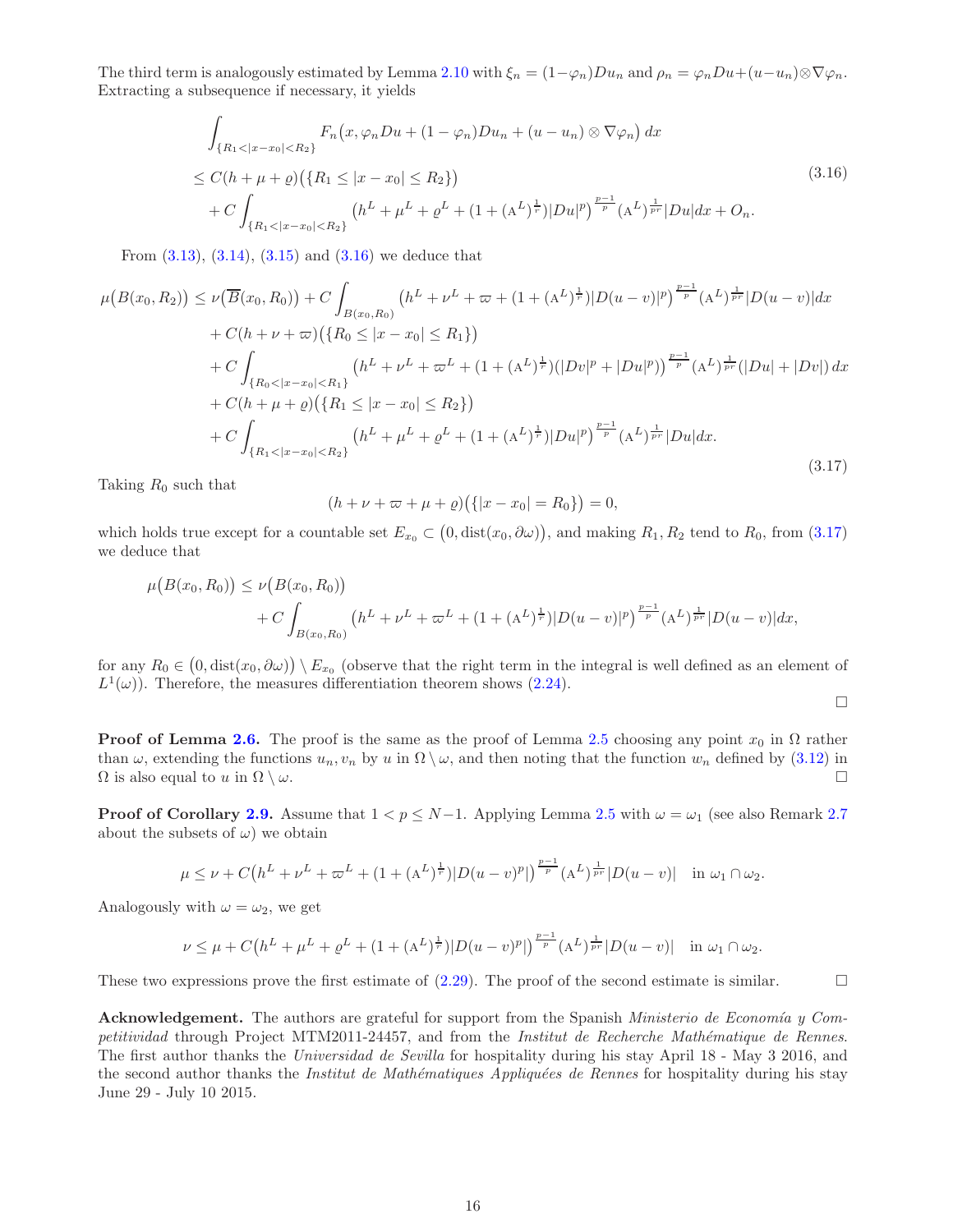## <span id="page-18-20"></span>References

- <span id="page-18-8"></span>[1] J.M. Ball: "Convexity conditions and existence theorems in nonlinear elasticity", Arch. Rational Mech. Anal., **63** (1977), 337-403.
- <span id="page-18-9"></span>[2] M. BELLIEUD & G. BOUCHITTÉ: "Homogenization of elliptic problems in a fiber reinforced structure. Nonlocal effects", Ann. Scuola Norm. Sup. Pisa Cl. Sci., 26 (4) (1998), 407-436.
- <span id="page-18-2"></span>[3] A. Beurling & J. Deny: "Espaces de Dirichlet", Acta Matematica, 99 (1958), 203-224.
- <span id="page-18-5"></span>[4] A. Braides: Γ-convergence for Beginners, Oxford University Press, Oxford 2002, pp. 218.
- <span id="page-18-16"></span>[5] A. BRAIDES, M. BRIANE, & J. CASADO DÍAZ: "Homogenization of non-uniformly bounded periodic diffusion energies in dimension two", Nonlinearity, 22 (2009), 1459-1480.
- <span id="page-18-13"></span>[6] M. Briane: "Nonlocal effects in two-dimensional conductivity", Arch. Rat. Mech. Anal., 182 (2) (2006), 255-267.
- [7] M. Briane & M. Camar-Eddine: "Homogenization of two-dimensional elasticity problems with very stiff coefficients", J. Math. Pures Appl., 88 (2007), 483-505.
- [8] M. BRIANE & J. CASADO DÍAZ: "Two-dimensional div-curl results. Application to the lack of nonlocal effects in homogenization", Com. Part. Diff. Equ.,  $32$  (2007), 935-969.
- <span id="page-18-6"></span>[9] M. BRIANE & J. CASADO DÍAZ: "Asymptotic behavior of equicoercive diffusion energies in two dimension", Calc. Var. Part. Diff. Equa., 29 (4) (2007), 455-479.
- <span id="page-18-7"></span>[10] M. BRIANE & J. CASADO DÍAZ : "Homogenization of convex functionals which are weakly coercive and not equibounded from above", Ann. I.H.P.  $(C)$  Non Lin. Anal., 30 (4) (2013), 547-571.
- <span id="page-18-12"></span>[11] M. BRIANE & J. CASADO DÍAZ: "Homogenization of systems with equi-integrable coefficients", *ESAIM*: COCV, 20 (4) (2014), 1214-1223.
- <span id="page-18-15"></span><span id="page-18-14"></span>[12] M. Briane & J. Casado-Diaz: "A new div-curl result. Applications to the homogenization of elliptic systems and to the weak continuity of the Jacobian", to appear in J. Diff. Equa.
- [13] M. BRIANE, J. CASADO DÍAZ & F. MURAT: "The div-curl lemma 'trente ans après': an extension and an application to the G-convergence of unbounded monotone operators", J. Math. Pures Appl., 91 (2009), 476-494.
- <span id="page-18-10"></span><span id="page-18-4"></span>[14] G. Buttazzo & G. Dal Maso: "Γ-limits of integral functionals", J. Analyse Math., 37 (1980), 145-185.
- [15] M. Camar-Eddine & P. Seppecher: "Closure of the set of diffusion functionals with respect to the Mosco-convergence", *Math. Models Methods Appl. Sci.*,  $12$  (8) (2002), 1153-1176.
- <span id="page-18-11"></span>[16] M. CAMAR-EDDINE & P. SEPPECHER: "Determination of the closure of the set of elasticity functionals", Arch. Ration. Mech. Anal., **170** (3) (2003), 211-245.
- <span id="page-18-3"></span>[17] L. Carbone & C. Sbordone: "Some properties of Γ-limits of integral functionals", Ann. Mate. Pura  $Appl., \, 122 \, (1979), \, 1-60.$
- <span id="page-18-19"></span><span id="page-18-17"></span>[18] P.G. Ciarlet: Mathematical Elasticity, Vol. I: Three-dimensional elasticity. Studies in Mathematics and its Applications 20, North-Holland Publishing Co., Amsterdam 1988, pp. 451.
- [19] P.G. Ciarlet: Introduction `a l'analyse num´erique matricielle et `a l'optimisation (French) [Introduction to matrix numerical analysis and optimization, Mathématiques Appliquées pour la Maîtrise [Applied] Mathematics for the Master's Degree] Masson, Paris 1982, 279 pp.
- <span id="page-18-18"></span>[20] B. Dacorogna: Direct methods in the calculus of variations, Applied Mathematical Sciences 78, Springer-Verlag, Berlin 1989, pp. 308.
- <span id="page-18-1"></span><span id="page-18-0"></span>[21] G. DAL MASO: An introduction to  $\Gamma$ -convergence, Birkhaüser, Boston 1993, pp. 341.
- [22] E. De Giorgi: "Sulla convergenza di alcune successioni di integrali del tipo dell'area", Rend. Mat. Roma, 8 (1975), 277-294.